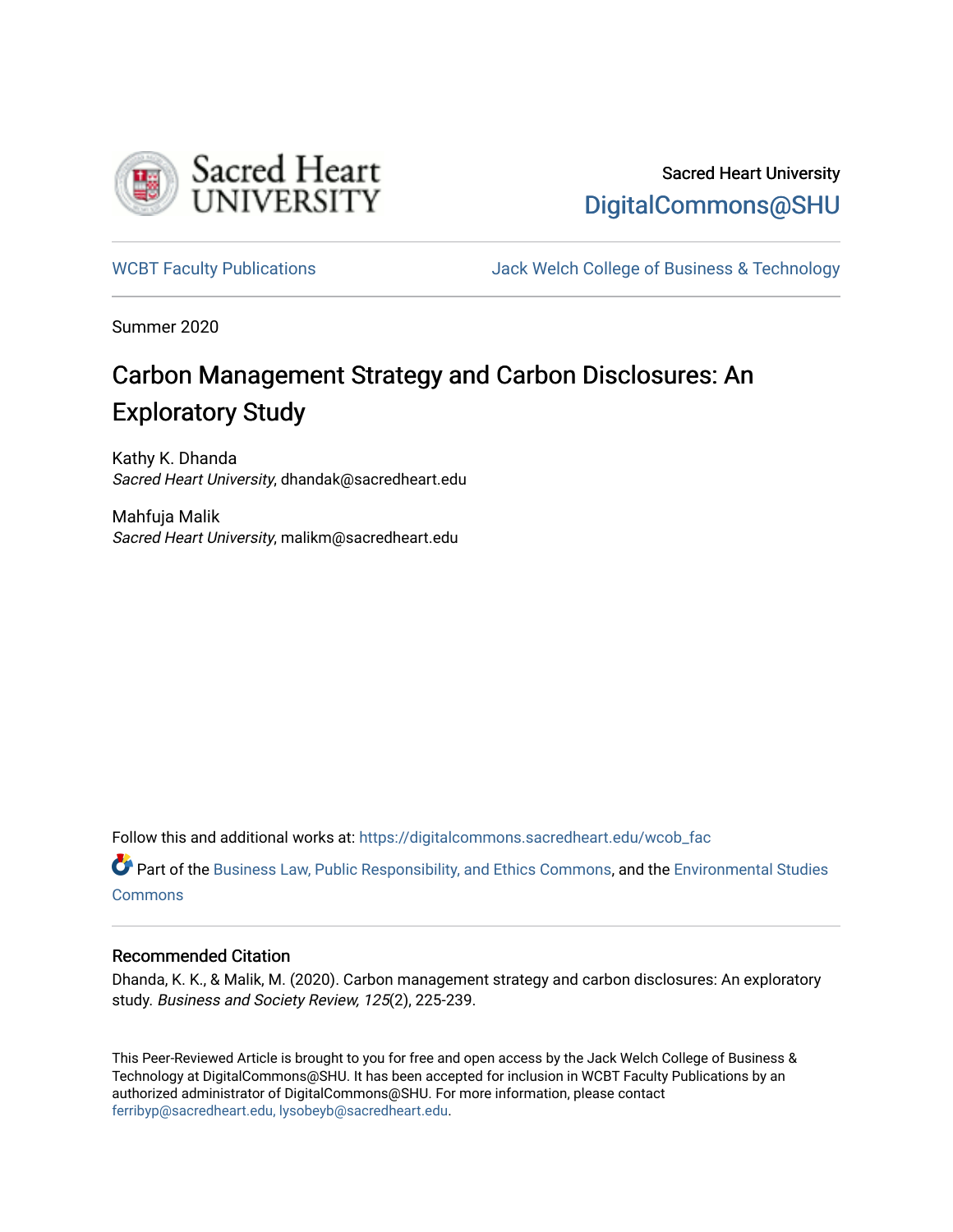# **[Sacred Heart University](https://www.sacredheart.edu)**

**[From the SelectedWorks of Mahfuja Malik](https://works.bepress.com/mahfuja_malik/)**

Summer 2019

# Carbon Management Strategy and Carbon Disclosures An Exploratory Study.pdf

Kathy K Dhanda Mahfuja Malik, Dr.



Available at: [https://works.bepress.com/mahfuja\\_malik/23/](https://works.bepress.com/mahfuja_malik/23/)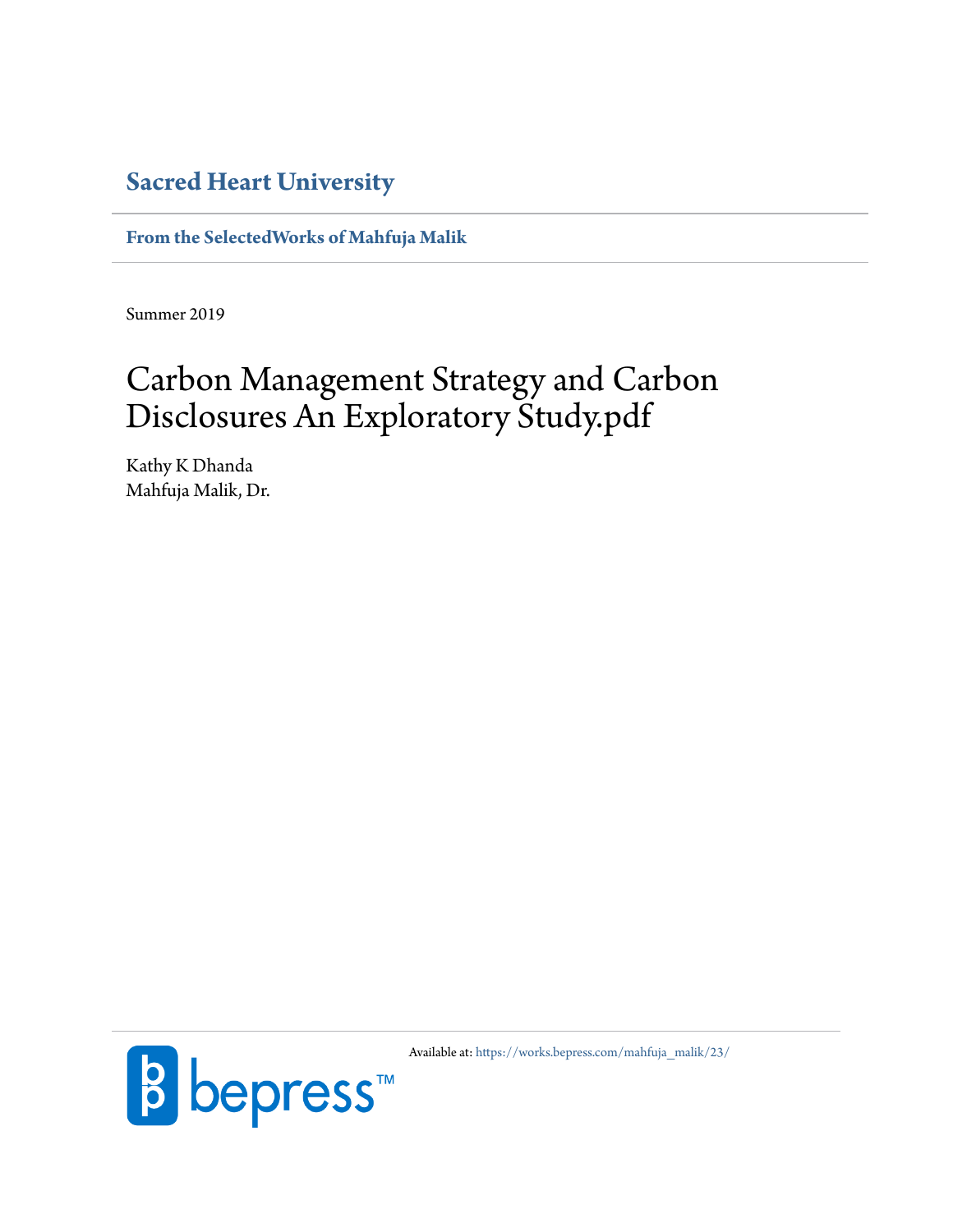#### **Carbon Management Strategy and Carbon Disclosures: An Exploratory Study**

### **Abstract:**

Corporate Social Responsibility (CSR) is a concept aimed to ensure that corporations conduct their business in an ethical manner by taking care of their environment and human resources in addition to their economic impact. Often times, CSR refers to the steps undertaken by a corporation to measure its efforts to improve the environment and social well-being. One of the aspects of CSR pertains to the disclosure of emission information and carbon management strategy (CMS). Carbon Management refers to analyzing and focusing on those areas within the corporation where cost reductions can be made via energy reductions, waste management and reduced resource consumption. In this paper, we examine the role of an effective CMS on the emission disclosure behavior of firms. We utilize the Carbon Disclosure Project (CDP) surveys to find that firms adopting an effective CMS are more likely to disclose the information about both direct and indirect emissions.

#### **Keywords:**

Corporate Social Responsibility, Carbon Management Strategy, Carbon Disclosures, Direct Emissions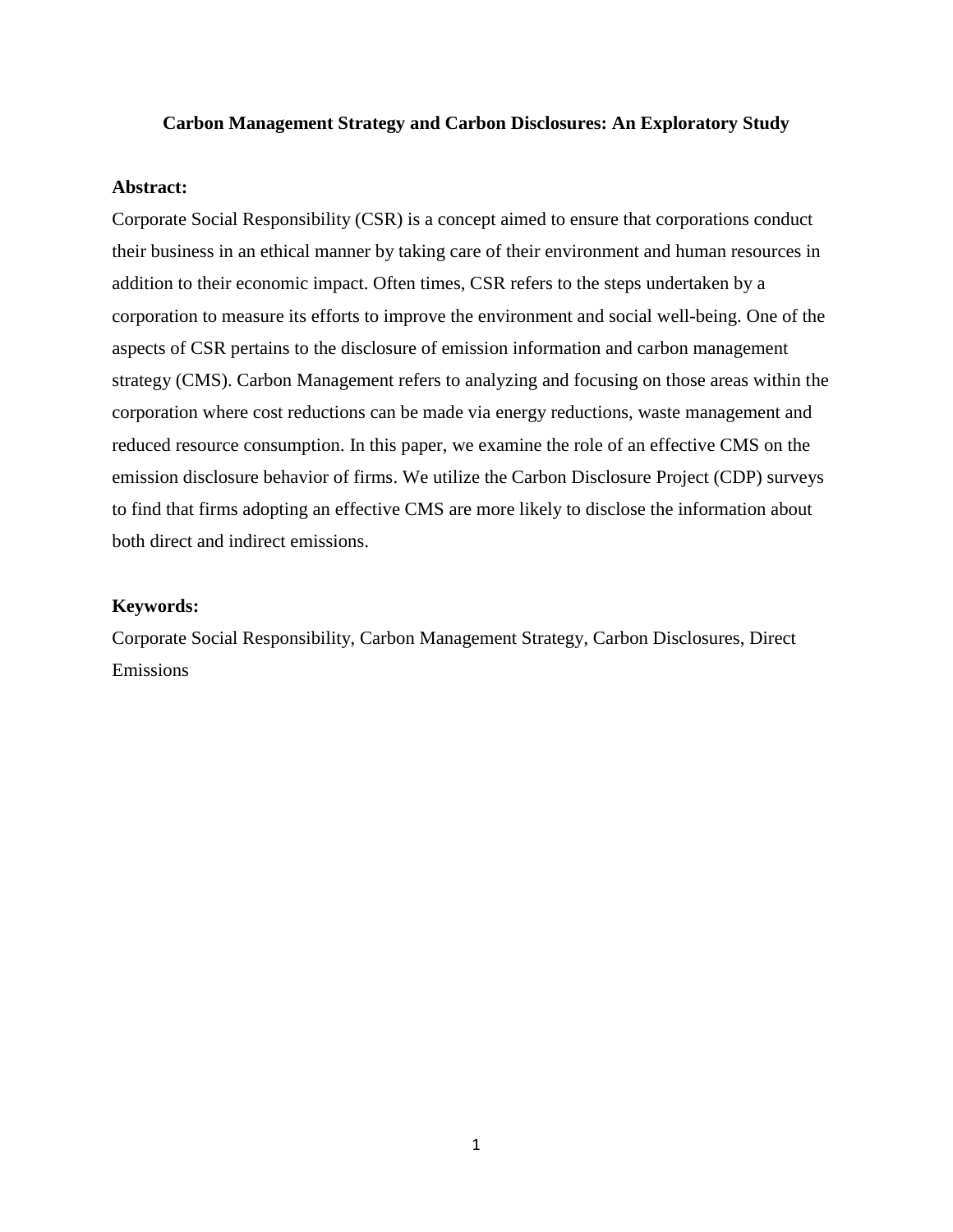### **Carbon Management Strategy and Carbon Disclosures: An Exploratory Study**

### **Introduction**

We are witnessing climate change on a global scale. The evidence is documented from increasing temperatures being recorded worldwide and the dramatic rise in sea levels to the melting of Artic Ice and glaciers and the extensive damage to the Coral Reef. Other alarming trends are the increase in global flooding events and the potential refugee crisis due to climate change, to name a few (Plummer and McGoogan, 2017). One of the significant factors in global climate change is the unprecedented increase in greenhouse gas emissions in the atmosphere. The concentration of carbon dioxide in the atmosphere reached the milestone of 400 parts per million for the first time in 2015 (WMO Greenhouse Gas Bulletin, 2016). A breakdown of the greenhouse gas emissions illustrates that the primary sources are: electricity production, transportation, commercial and industrial activity and farming (EPA, 2017).

Given the growing public concern around global warming and climate change, the issue of climate change has been placed on corporate radars and these stakeholders expect firms to disclose relevant GHG (greenhouse gas) emissions (Depoers, et. al., 2016). Hence, it is of upmost importance for corporations to articulate an effective carbon management strategy (CMS) in the first place and communicate levels of emission in their organizational emissions disclosures. In this specific area of research, our paper aims to analyze the effectiveness of a CMS on the disclosure of carbon emissions.

#### **Problem Statement**

A wide range of stakeholders, ranging from national governments to NGOs to the larger public concerned with health impacts, are pushing organizations to become more sustainable. In an effort to respond to these various pressures and to become more sustainable, numerous organizations are choosing to report their emissions and reduce their carbon footprints in an effort to become carbon neutral. In terms of reporting, there is a paucity of reporting agencies. One avenue is to publish emission data in annual corporate reports. However, these reports are not verified and, hence, the emissions are under-reported (Depoers, et. al. 2016). Another option for reporting is the international standard, the Global Reporting Initiative (GRI), that serves as a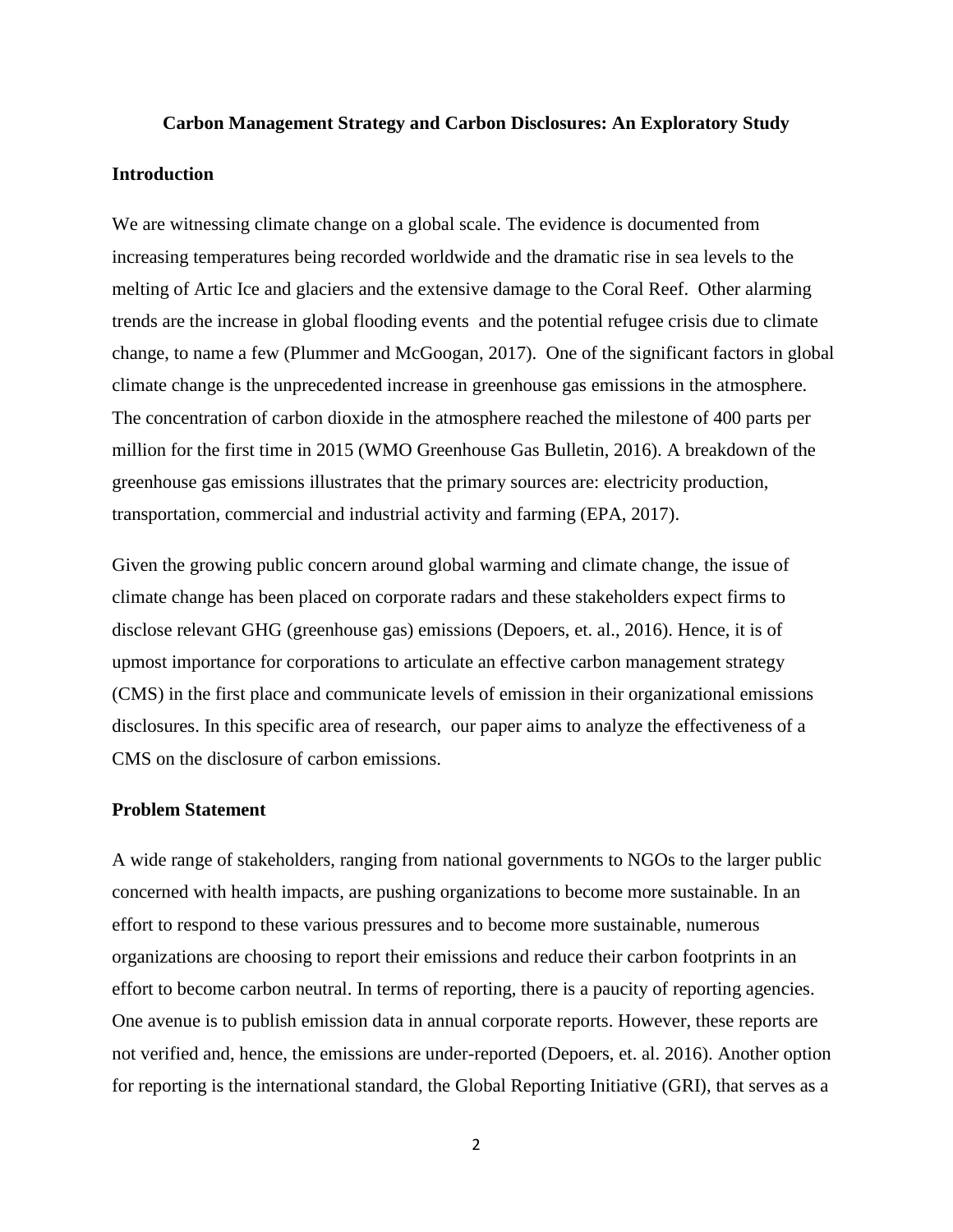broad based portal for sustainability reporting with indicators ranging from climate change to corruption to human rights (GRI, 2017). In addition, there are other international repositories such as the Kyoto Protocol (Clean Development Mechanism, Joint Implementation and Emissions Trading) and regional directories, such as, the EEA (European Environment Agency), the Canadian ECCC (Environment and Climate Change Canada, and the US EPA (Environmental Protection Agency). However, most of this reporting is done on a voluntary basis since there are no required international or national standards that firms are subject to. Yet another channel for emission disclosures is the Carbon Disclosure Project (CDP), a non-profit organization that facilitates environmental disclosures of firms with institutional investors. Every year, CDP sends out a questionnaire and collects the data from large firms across the globe, across different industrial sectors (CDP, 2017). In our study, we utilize the survey data from the CDP in order to construct a novel dataset of firms' carbon disclosures, emissions information and CMS quality. We chose to utilize the CDP database since it is considered to be the most comprehensive collection of self-reported environmental data and is widely used in academic literature (Matsioff, Noonan and O'Brien (2012), Stanny and Ely (2008), Kolk, Levy and Pinsky (2008).

In order to become carbon neutral, companies must make efforts to reduce their emissions, both direct and indirect. Carbon emissions are categorized into different groups or 'scopes' by the most widely used international accounting tool, the Greenhouse Gas (GHG) Protocol. Scope 1 emissions are direct emissions from sources that are owned and controlled by the firms and these cover production of electricity, fuel consumption or emissions from company vehicles. Scope 2 emissions are indirect emissions from consumption of purchased electricity, heat or steam (GHG, 2017). Scope 3 emissions, the toughest to measure and control, comprise of all other indirect emissions from sources not owned or controlled by firms, which include emissions from both suppliers and consumers (Carbon Trust, 2017). In this study, we focus on the direct emissions by the firm and we test the role of CMS on both Scope 1 and Scope 2 emissions.

What is the motivation behind this study? Given the growing attention in climate change and carbon emissions, we seek to investigate the factors that influence firms to disclose their emission information. Therefore, in this research, we aim to extend the literature by incorporating a new determinant of carbon disclosure, that is Carbon Management Strategy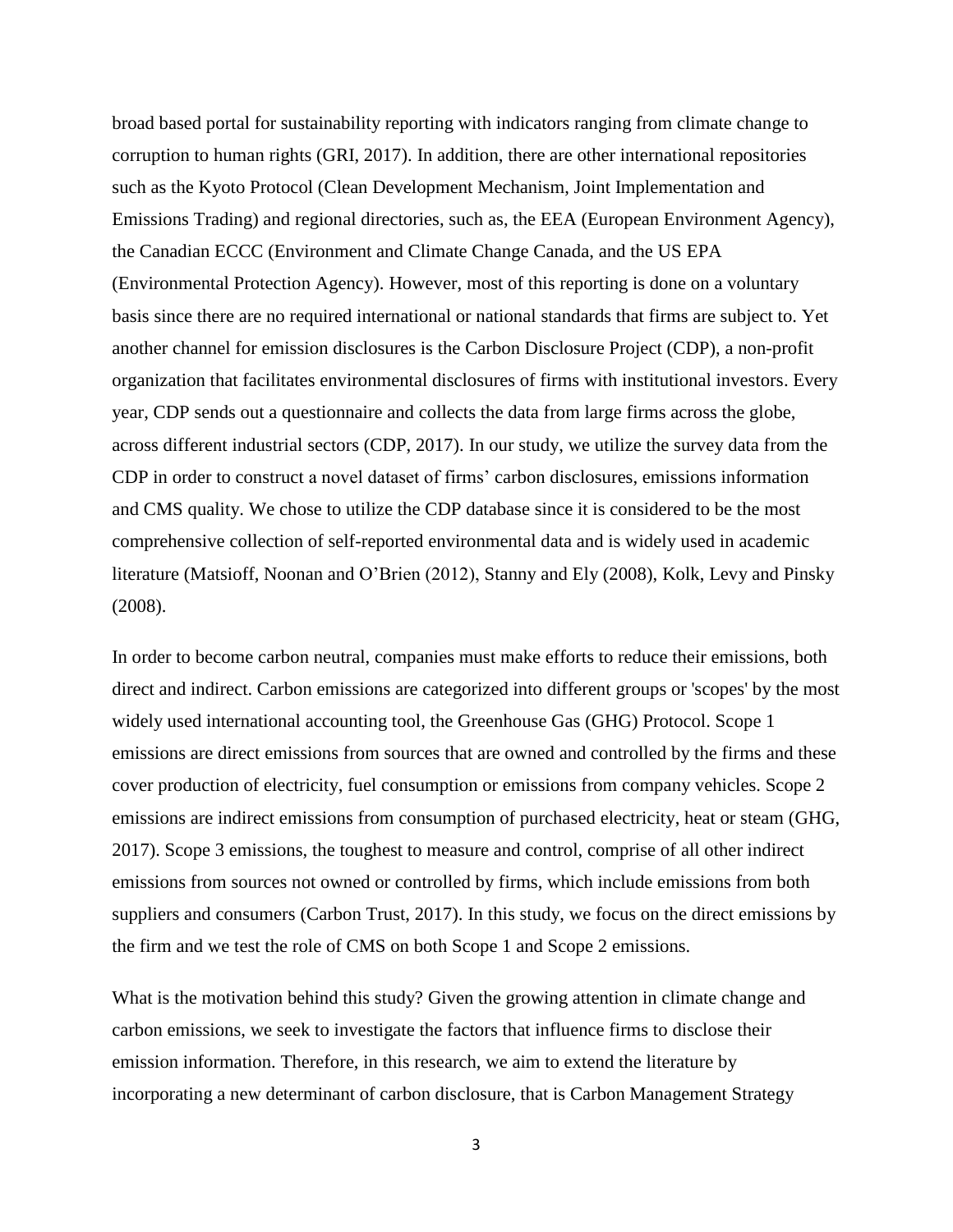(CMS). Prior literature has focused on various factors, such as firm size, governance, industryspecific criteria, and national culture, that influence firms' carbon disclosure behavior (Liao, Luo, and Tang, 2015; Eleftheriadis and Anagnostopoulou, 2015). We contribute to the literature by extending our understanding on the effectiveness of CMS on carbon disclosure. Luo and Tang (2016b) argue that carbon disclosure is the outcome of firms' strategic activities. The reasoning is that, as a part of its strategic activity, a firm can communicate voluntary information to its external stakeholders in order to maintain transparency. A superior quality CMS would seek to reduce the carbon emission impacts either by applying efficient technologies or setting carbon reduction targets. The CMS activity involves incorporation of the awareness and opportunities of climate change issues into core business policy. Thus, firms with an effective CMS strategy are more likely to be successful to reduce carbon footprints and disclose the relevant information to its stakeholders in order to maintain a clean corporate image. Hence, it is plausible to assume that a firm with better quality CMS intends to voluntarily disclose emissions information than the firms having no strategy or less-effective CMS. In our study, we collate information on emissions and other indicators on CMS to conclude that firms' carbon disclosure behavior is positively affected by the quality of a CMS.

#### **Reporting and Disclosures Literature**

Why do organizations choose to report and disclose their emissions, especially in the absence of regulatory requirements? One reason might be CSR and corporate governance. Chan, Watson and Woodliff (2014) find a link between corporate governance quality and CSR disclosure in company annual reports. Another reason is institutional pressures. Comyns (2016) analyzed the influence of institutional pressures on GHG reporting in multinational oil and gas companies and their results state that regulation under the EU emissions trading scheme and global reporting initiative (GRI) guidelines leads to better quality and more extensive reporting.

Legitimacy theory and impression management might also offer insights. Research indicates that voluntary environmental governance mechanisms might operate to enhance a firm's environmental legitimacy. Research by Peters and Romi (2014) indicates that the presence of an environmental committee and a Chief Sustainability Officer (CSO) are positively associated with the likelihood of GHG disclosure. Chen, Cho and Patten (2014) state that companies used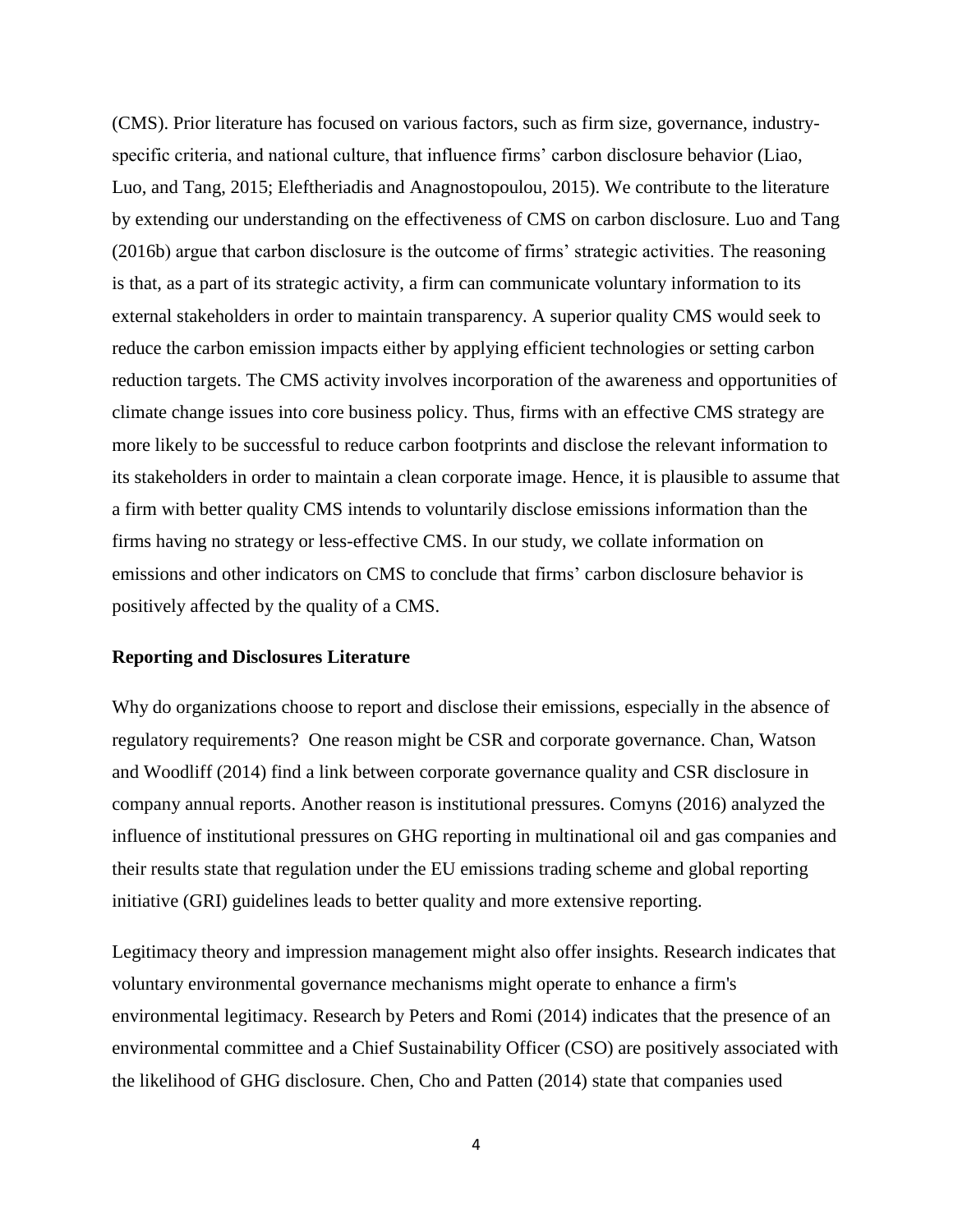disclosure as a tool of impression management to avoid potential stakeholder mis-estimation of previously undisclosed liability exposures. A study on CSR in Latin America finds that CSR activities in certain cases from three countries, namely, Brazil, Mexico and Peru, were implemented as a way to legitimize and as a means to gain social acceptance (Benites-Lazaro and Mello-Thery, 2017).

In terms of actual performance, Dawkins and Fraas (2011) find a positive relationship between environmental performance and voluntary climate change disclosure. Another study states that companies with good environmental performance disseminate more carbon information in their disclosures (Giannarakis, et. al. 2017). Some companies are choosing to disclose information about their environmental performance in response to stakeholder demands for environmental responsibility and accountability. To this end, Jose and Shang-Mei (2007) analyze corporate websites and report the content of corporate environmental disclosures pertaining to stakeholder demands.

What about CEO characteristics and Board effectiveness? A study by Lewis et al. (2014) states that CEO characteristics such as education and tenure will influence firms' likelihood to voluntarily disclose environmental information. Another study by Walid and Mcilkenny (2015) finds a positive association between board effectiveness and the firm's decision to answer the CDP questionnaire, as well as, its carbon disclosure quality. In a follow up study, Walid et al. (2017) finds that the likelihood of voluntary climate change disclosure increases with women on boards.

Lastly, it seems that national culture also influences disclosure behavior. A study by Luo and Tang (2016a) finds that national culture has an impact on managerial attitudes and to the extent to which managers recognize the need for emissions control and disclosure. The study finds that cultural dimensions of masculinity, power distance, and uncertainty avoidance are strongly and consistently related to carbon disclosure and that the dimensions of individualism and long-term orientation also have a significant impact.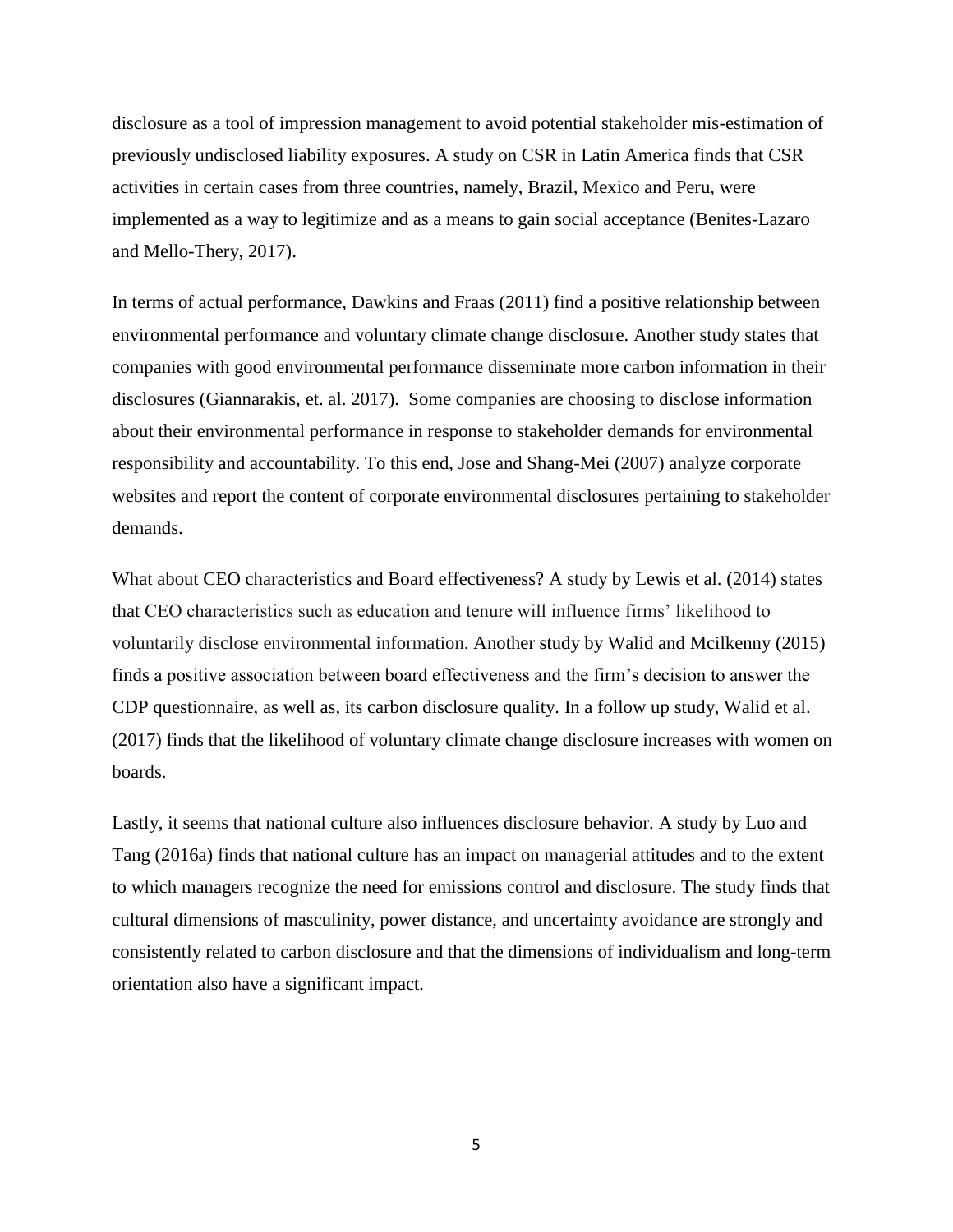#### **Carbon Management Strategy Literature**

Carbon management has become a strategic issue for companies today. Carbon Management Strategy (CMS), also known by Corporate Carbon Strategy or Environmental Management Strategy, generally refers to the corporate commitment to manage its overall carbon emissions. This strategy usually entails the disclosure of climate change information across its business operations (Kolk and Pinkse, 2007). Researchers are interested to know the determinants of CMS, and what makes the CMS strategically important for firms. According to the CDP Report (2010), several drivers are increasing the importance of carbon management, which includes energy costs, brand reputation, and energy supply risks. The need for effective CMS is also driven by employee and customer expectations, the risks from the physical impacts of climate change, competitive positioning and investors' pressure.

Research by Lee (2012) scrutinizes the corporate carbon strategy and analyzes the firms' priorities by looking at what resources are allocated to each of these priorities. The carbon management activities are classified into six categories: emission reduction commitment; product improvement; process and supply improvement; new market and business development; organizational involvement; and, external relationship development. In addition, the research indicates that there are six types of corporate carbon strategies: 'wait-and-see observer', 'cautious reducer', 'product enhancer', 'all‐round enhancer', 'emergent explorer' and 'all‐round explorer' (Lee, 2012).

The question is: Do carbon management strategies or practices actually reduce carbon emissions by corporations? A paper by Doda et al. (2016) finds scant evidence that commonly adopted management practices are reducing emissions. This could be due to lack of standardization in the reporting of corporate carbon data and management practice information. Another reason might be due to the delay between the application of corporate carbon management practices and their impact on emissions performance. Lastly, carbon management practices are usually not impactoriented, in that there is no relationship that can be observed. However, we will also present our results from this linkage between carbon management practices and emissions. Our results indicate that an improvement in carbon management strategy results in reduced carbon emissions.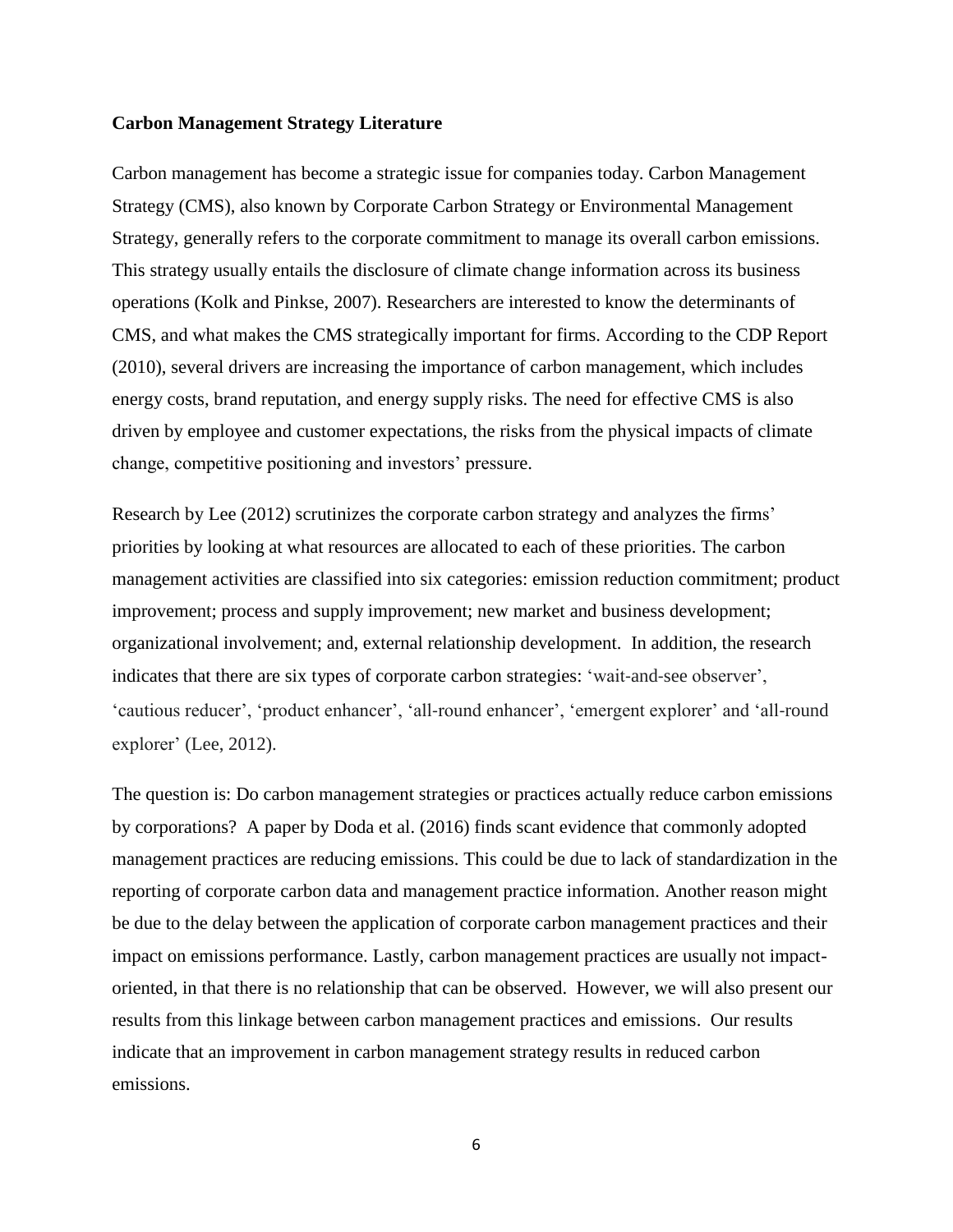### **Hypotheses Development**

A firm's stance on carbon management strategy (CMS) ranges from reactive initiatives, like participating in emission trading schemes and other forms of carbon emissions offsets to more proactive strategies, such as, innovative improvements to products, markets, technologies and processes with a view to achieve carbon neutrality. Hence, firms are deemed to adopt CMS when they manage carbon emissions by incorporating climate change challenges into their operational activities and functional decisions, either through reactive or proactive means.

There are various strategic options that exist for firms to address climate change and CMS. Kolk and Pinkse (2005) develop a typology of strategic options based on a firm's strategic intent and degree of interaction with other firms. According to their work, strategic intent varies between two ranges: compensation and innovation. Compensation entails the actual transfer of emissions or such activities within the firm to other firms. Innovation, on the other hand, refers to the development of processes or technologies to reduce emissions.

Another approach is offered by Weinhofer and Hoffmann (2010), who propose a framework that also classifies various carbon strategies into three types: carbon compensation, carbon reduction and carbon independence. Carbon compensation, reactive in nature, covers any actions by the firm to balance or offset its carbon emissions, for example, the purchase of carbon offsets or carbon credits. On the other hand, the two proactive actions are carbon reduction and carbon independence. The former, carbon reduction, refers to actions aimed at lowering emissions by changing the production process or products and the latter, carbon independence, is similar to carbon neutrality whereby, firms take steps to transform business operations in such a way, so as to be independent from fossil fuels (Weinhofer and Hoffmann, 2010).

With a focus on corporate responsiveness, Winn and Angell (2000) develop a greening matrix that classifies firms according to the level of policy commitment and approach in implementing corporate greening actions. According to this matrix, corporate responsiveness ranges from low commitment with passive/reactive initiatives to high commitment with active/proactive strategies. Firms in the former category are considered environmental followers and firms in the latter category are referred to as environmental innovators (Winn and Angell, 2000).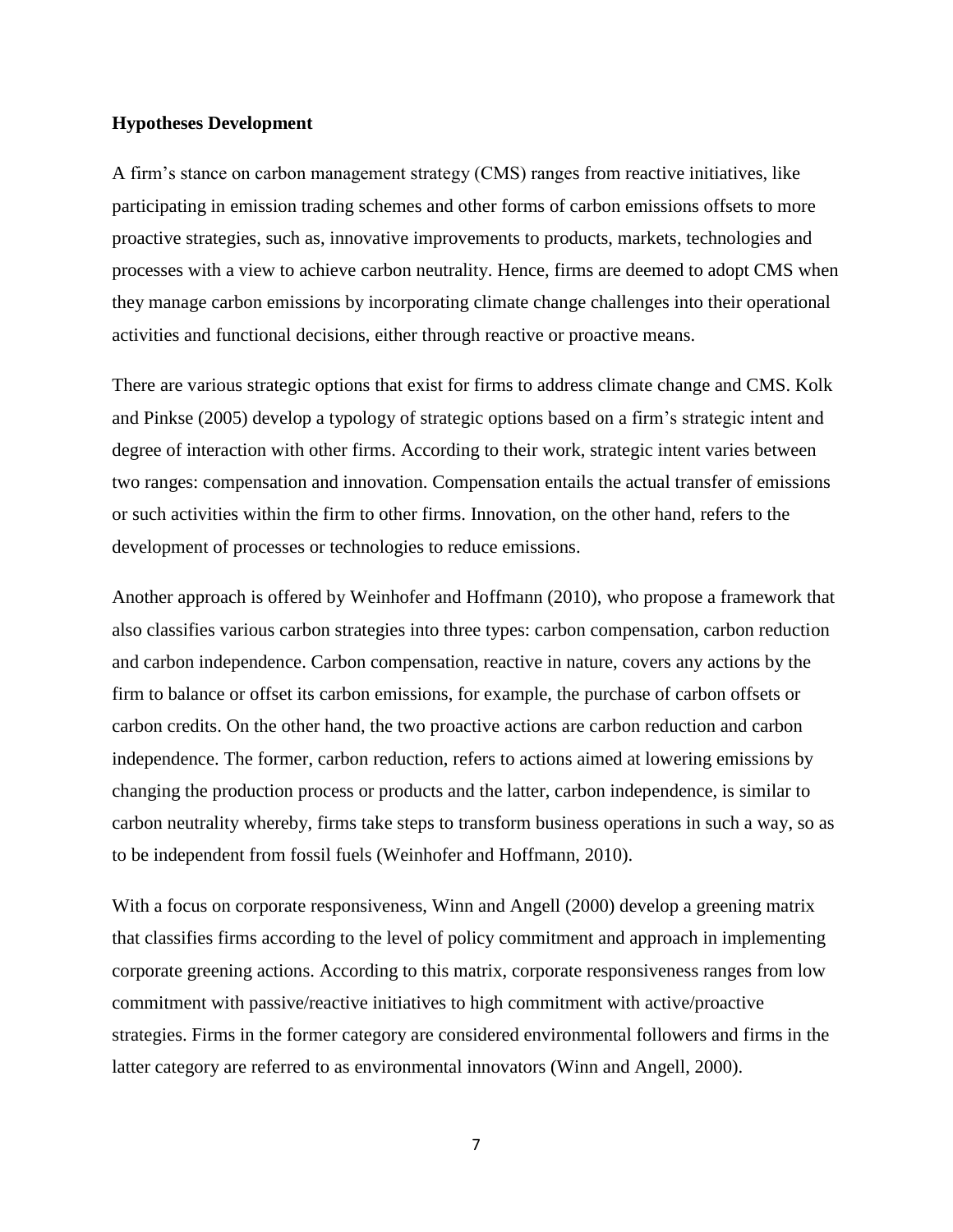In terms of disclosure, Cormier and Magnan (1999) state that firms' environmental disclosure policies are strategic tools that result in economic benefits for firms. On the other hand, withholding carbon information may provide a signal of environmental irresponsibility and can result in potential political and economic costs to the firms. The costs can stem either from pressure by activists or from a damaged reputation among customers, employees, creditors and suppliers. Grossman (1981) and Milgrom (1981) argue that if firms withhold information, investors assume the undisclosed information is negative.

An effective and quality CMS encourages firms to provide emission information to build up community support for its relationships with various stakeholders or to enhance the firm's reputation as a credible and responsible entity. Carbon disclosure reduces information asymmetry between the management and investors. The less information asymmetry, the lower the riskiness and the cost of the firm's capital (Dhaliwal et al., 2011). Thus, to ensure the benefits of disclosures and to avoid the costs of nondisclosure, firms with high-quality CMS can consider carbon disclosures as company responsibility. The CMS activity involves not only setting targets and incentives for emission reduction, applying technologies to reduce environmental impacts and taking initiatives to adjust business operations with climate change risks, but also, maintaining transparency on environmental and emission issues between the firm and different stakeholders. Hence, the decision of carbon disclosure seems to be a part of CMS policy and it is expected that firms with better CMS are more likely to disclose carbon information than the firms having no strategy or less-effective CMS. Based on these arguments, we conjecture the positive relationship between the quality of CMS and the probability of firms' carbon disclosures. Our discussion leads to the following hypothesis:

*H1: The quality of firms' carbon management strategy (CMS) positively affects the disclosure of carbon emission information.* 

#### **Research Methodology**

#### *Model Specification for Hypothesis 1*

To test the study's hypothesis **(**H1), we estimate the following logistic regression model using standard errors clustered by firms: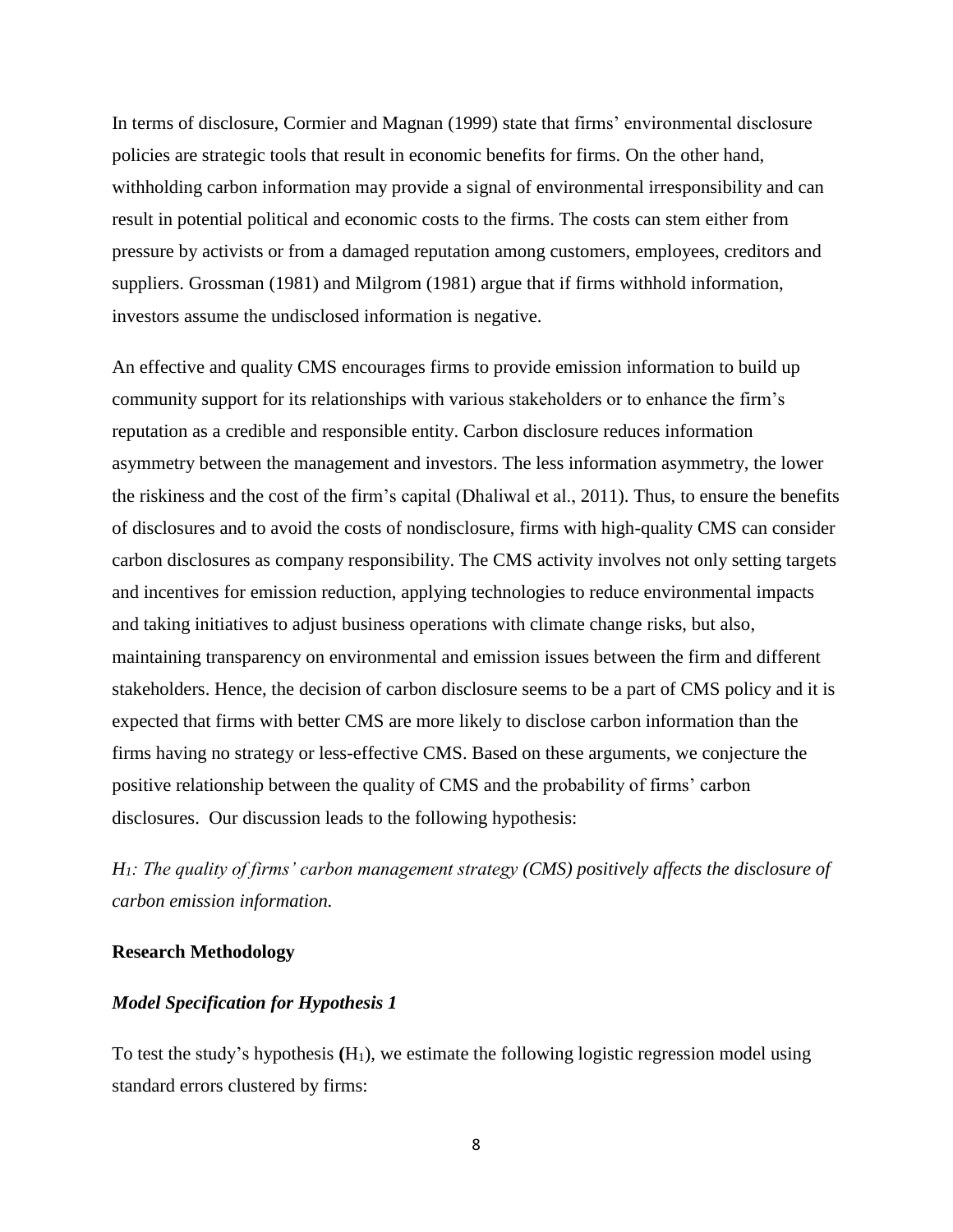Pr (Emission\_Disclose)  $_{i,t} = \alpha + \beta_1$  CMS\_Score  $_{i,t} + \beta_2$  Firm\_Size<sub>it</sub> +  $\beta_3$  Leverage  $_{i,t} + \beta_4$  Growth  $_{i,t} + \beta_5$  ROE<sub>it</sub> +  $\sum \gamma_i$  Year\_Dummy + ∑ \_ + ………………………………………………. (1)

#### *Dependent Variable*

The model's dependent variable is the firm's probability to disclose carbon emission information in the CDP survey. For the disclosure of direct and indirect emissions, we estimate two separate regression models. *Direct\_Emmisions\_Disclose* is a dummy variable that equals 1 if the firm discloses the quantity of direct emissions (Scope 1) in the CDP survey, and 0 otherwise. *Indirect Emissions Disclose* is a dummy variable that equals 1 if the firm discloses the quantity of indirect carbon emissions (Scope 2) in the CDP survey, and 0 otherwise.

#### *Construction of the CMS Index Score*

The variable, *CMS\_Score*, measures the quality of the firm's carbon management strategy. According to the hypothesis H1, a positive sign for the coefficient of the *CMS\_Score* implies that the likelihood of an emission disclosure increases with the quality of the CMS.

To measure the quality of the CMS, we construct an index score based on data using corporate responses to 12 questions in the CDP's Climate Change Information Request Survey. The CDP, a non-profit organization that provides comprehensive carbon emission information of the world's largest firms measured by market capitalization, collects information on behalf of several institutional investors managing assets worth trillions of dollars. The survey is designed to produce comparable, up-to-date information for evaluating the environmental risks for firms, and the response rate is increasing every year. The CDP survey responses increased from 235 company responses in 2003 to about 3,500 responses in 2011 (Matsumura et al. 2014). Those who respond usually have top positions in the company's CSR or sustainability department. The survey's completion is supervised by the firm's Chief Sustainability Officer (or equivalent) and the accuracy of the information is approved in writing by a senior executive (Ioannou et al., 2016). Unlike environmental disclosures in annual reports and CSR or sustainability reports, which may contain other extraneous information for investors, the CDP focuses only on emission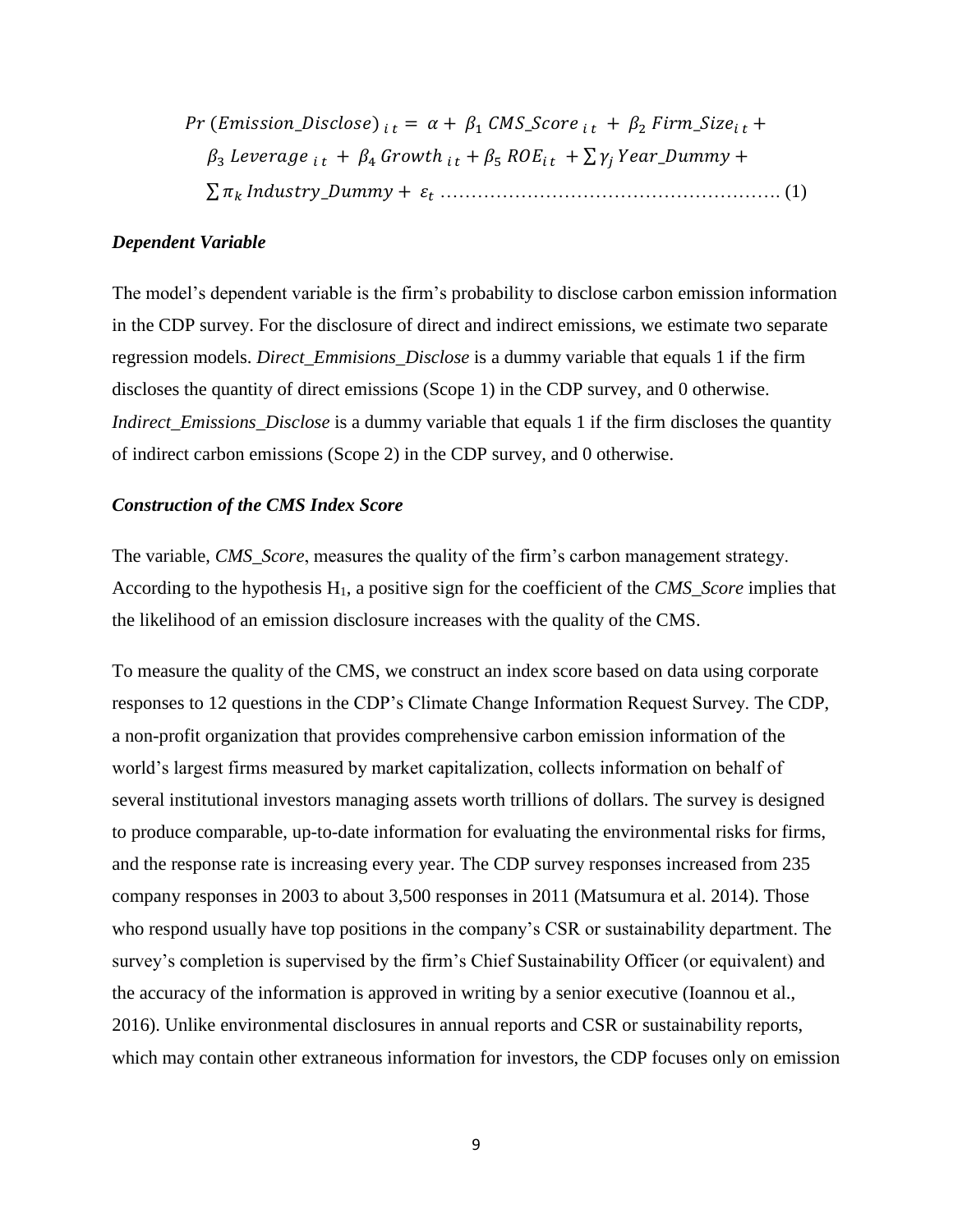information, which is released independently of the firm and with less confounding effects (Stanny and Ely, 2008; Wegener et al., 2013).

Used by a growing number of recent academic research projects, the CDP's Climate Change Information Request Survey covers six major areas related to an effective carbon monitoring system (CMS). These are: *corporate governance, business strategy, emission reduction target and initiatives, communication and disclosure of emission information in other reports, climate change risks, and climate change opportunities in business operations*. From these areas, we select 12 questions, including questions on whether firms have emission reduction targets; whether they provide incentives to management to meet targets; whether climate change is integrated into business strategies; where and with whom the highest level of responsibility for climate change issues lies in the organization; whether firms publish their emission information and GHG reports in other disclosures and if so, whether they are in voluntary or annual reports (or for other regulatory filings); and, whether the firms identified any climate change risks and opportunities that may result in a substantive change in their operations, revenues or expenditures. We assign numeric scores to the firms' responses and after assigning scores to each of the 12 questions, we add them to derive a value of the CMS index, which ranges from 0 to 12. A higher value indicates a better quality of CMS. Details of the survey questions, scoring criteria and index construction is provided in Appendix A.

#### *Control Variables*

In order to avoid the problem of correlated omitted variables, we include control variables that might affect the probability of carbon emission information. Research indicates that there are various firm-specific characteristics that increase the likelihood of corporate responses to the CDP questionnaire. The most common criteria is firm size followed by level of leverage. Since large firms are more exposed to regulatory pressures, the probability of their disclosure is higher than it is for smaller firms (Luo and Tang, 2016b). Therefore, we control for the size of a firm by including the variable *Firm Size*, and expect a positive coefficient for it. The variable, *Firm Size*, is calculated as the natural logarithm of the firm's total assets. To control for the effects of company leverage on the probability of emission disclosures, we include the variable *Leverage*. We also control for company growth prospects (Matsumura et al., 2014) using the variable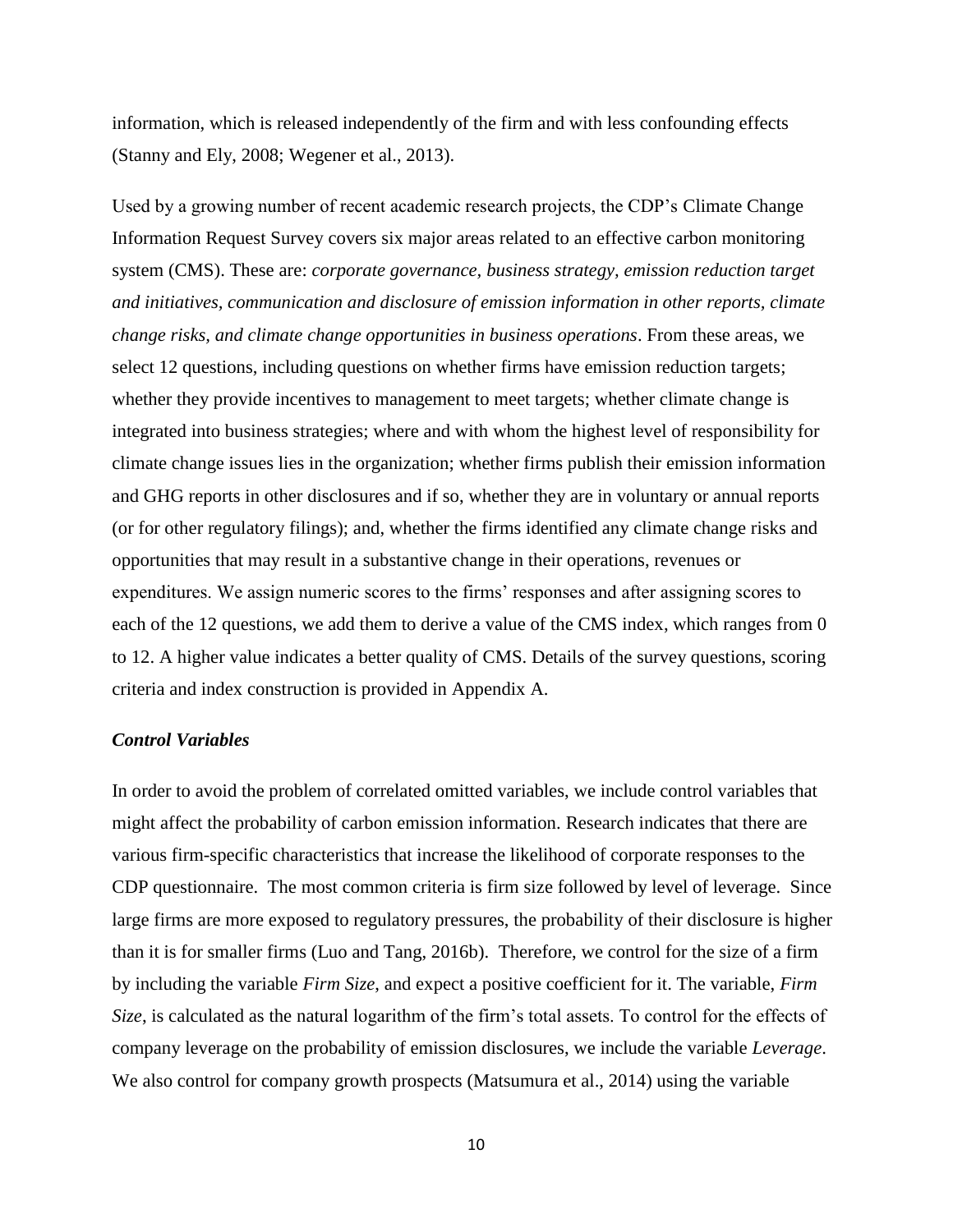*Growth*, which is calculated as equity market value divided by equity book value. We also include another variable, *ROE*, which is measured as income before extraordinary items divided by total stockholder equity, to control for the influence of profitability on company environmental disclosures.

#### *Sample Selection*

For the data compilation, we collected the emission information and the CMS index data from the CDP's Climate Change Information Request Survey. Although the CDP collects responses from firms worldwide, we restrict our sample to U.S. firms focusing on the period 2012-2016. After collecting the emission value and disclosure information and converting the survey into a numeric CMS index, we merge the dataset with Compustat, a database of financial information of public firms in the United States.

#### **Empirical Findings**

#### *Descriptive Statistics*

The descriptive statistics of the variables used in this study are reported in Table 3. The mean value of *Direct\_Emission*, the amount of direct carbon emissions in metric tons scaled by total assets, is 1,221.46 and the median value is 10.53. The large difference between the mean and median value implies that the distribution of direct emissions is highly right-skewed. Few of the firm-year observations have very large amount of direct emissions, that in turn influences the mean value, resulting in a high value. The sample is rather diverse, ranging from large manufacturing companies to smaller service companies. This diversity is also evidenced by the large value of the standard deviation value of *Direct\_Emission*.

However, the sample for *Indirect\_Emission* (the amount of indirect carbon emissions in metric tons scaled by total assets) is rather homogenous as evidenced by the mean and median values of is 44.01 and 19.98, respectively, and the standard deviation value is 80.30. The mean value of *CMS\_Score* is 8.655 and the median value is 10. The value of the standard deviation on *CMS\_Score* is 3.06. Untabulated numbers show that the *CMS\_Score* ranges from 0 to 12, which implies a wide variety of CMS quality for the sample firms.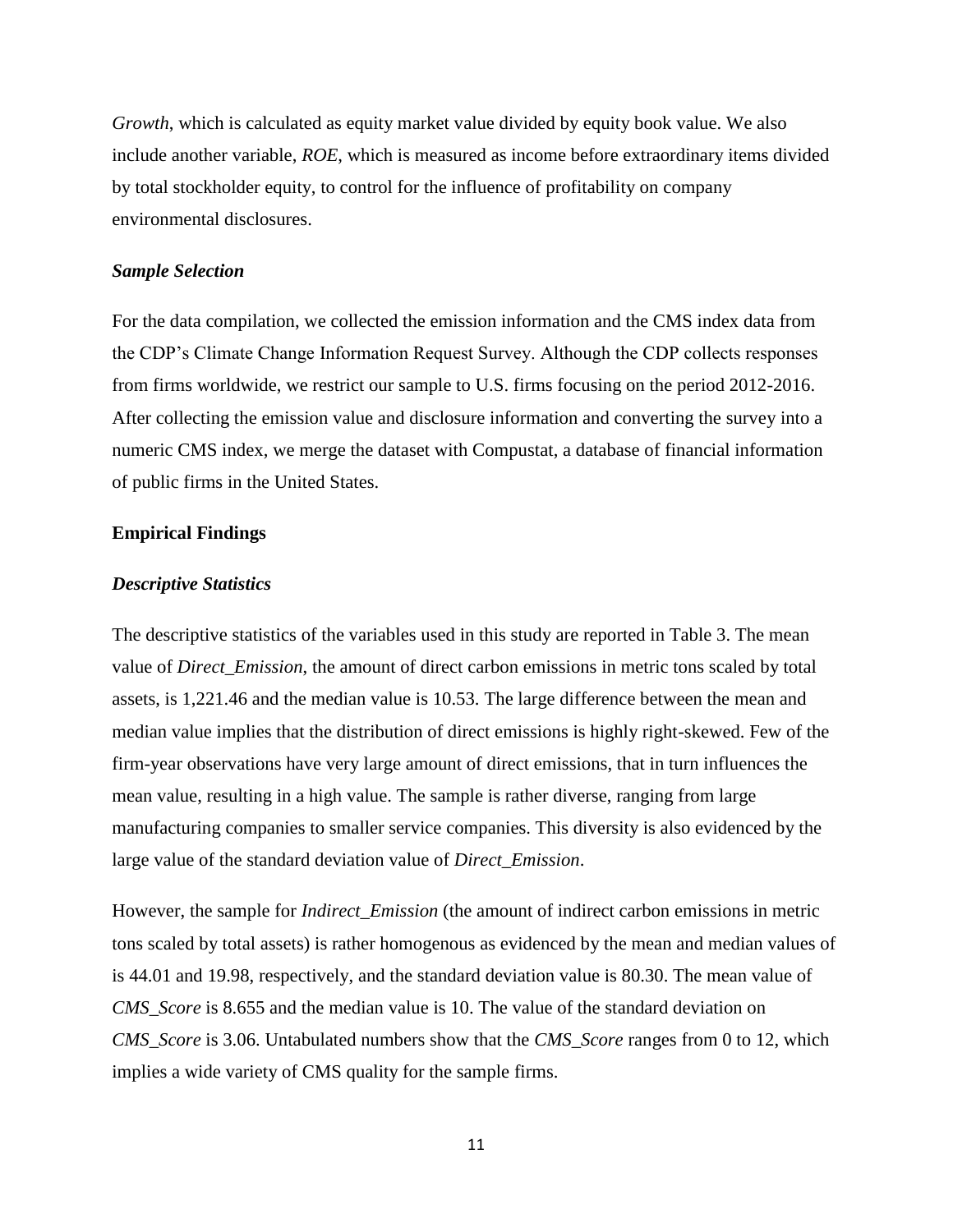Note that there are two dummy variables used: *Direct\_Emission\_Disclose* and *Indirect\_Emission\_Disclose*. The mean value of *Direct\_Emission\_Disclose,* an indicator variable if the firm discloses the amount of direct emissions, zero otherwise, is 0.927 implying that around 93% of the observations disclose the amount of direct carbon emissions. The mean value of *Indirect\_Emission\_Disclose*, an indicator variable if the firm discloses the amount of indirect emissions, zero otherwise, is 0.677, which means 67% firm-year observations disclose the information about indirect carbon emissions.

#### [Table 1]

#### *Correlation Matrix*

The Pearson correlation values among the variables is reported in Table 4. Both variables *Direct\_Emission* and *Indirect\_Emission* are positively and significantly correlated which states that if a company has higher direct emissions, it also has higher indirect emissions. The variable *Firm\_Size* has a negative correlation with both *Direct\_Emission* and *Indirect\_Emission* which means that large firms are emitting relatively less amount of carbon per unit of assets compared to small firms. Larger firms have more resources to take better initiatives and applying technologies to reduce the amount of carbon emissions.

The variable *CMS\_Score* has a positive correlation with *Firm\_Size*, which gives a univariate support that large firms have better quality CMS. However, the *CMS\_Score* is not related with *Growth* and *ROE*. In addition, the variables *Growth* and *ROE* are positively correlated, which means that profitable firms have higher growth prospects. Interestingly both direct and indirect emissions are not correlated with *CMS\_Score, Growth* and *ROE*. Furthermore, the variable *Firm\_Size* is not correlated with *Leverage*, *Growth* and *ROE*.

[Table 2]

#### **Regression Results**

The regression results of Hypothesis 1, the role of CMS on firms' disclosure of carbon emissions, are presented in Table 5. We run two models in our regression. For Model 1, the dependent variable is *Direct\_Em\_Disclose*. For Model 2, the dependent variable is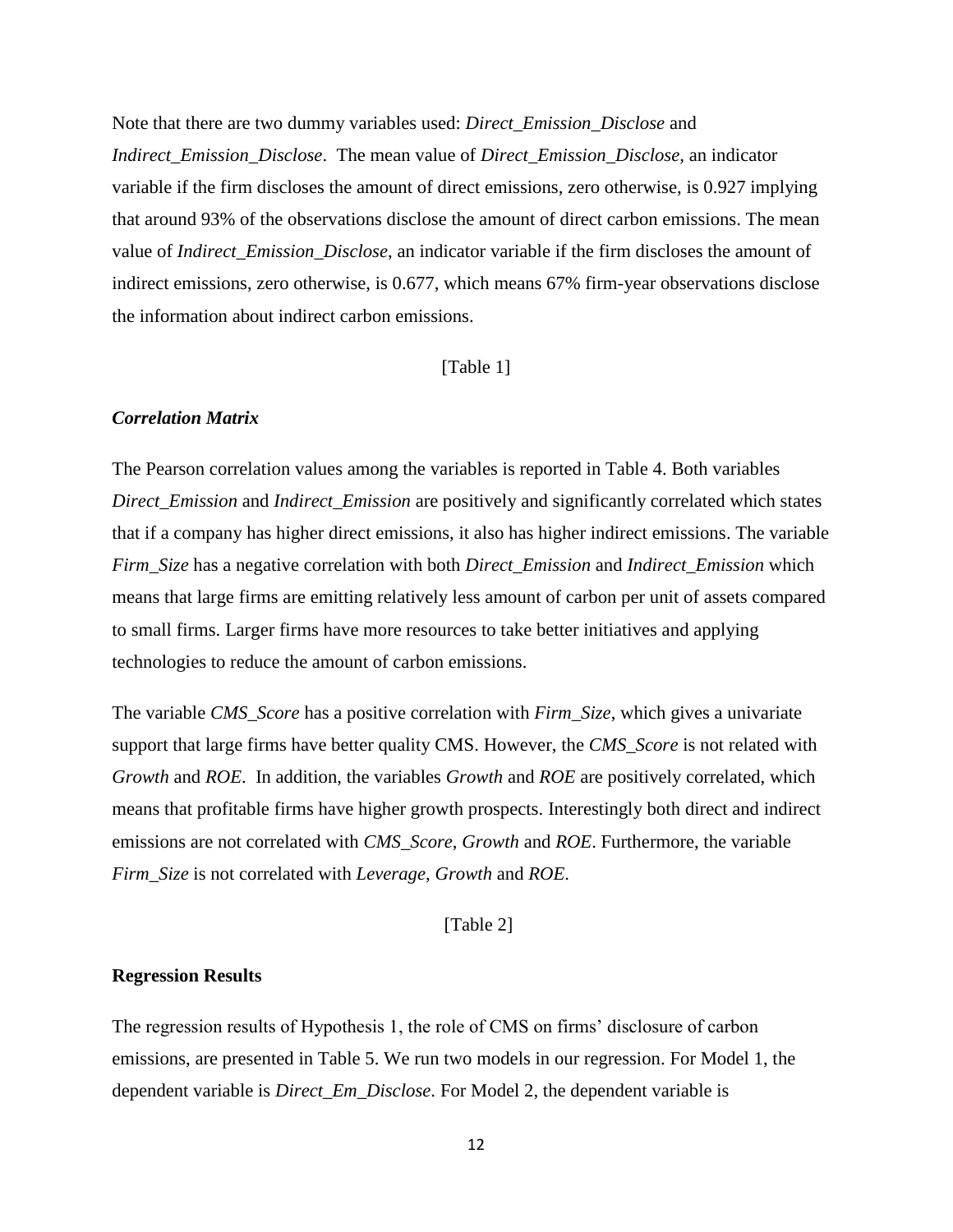*Indirect\_Em\_Disclose*. In both the models, the key explanatory variable is the *CMS\_Score*. Column 1 shows that the *CMS\_Score* is significantly and positively associated with the variable *Direct\_Em\_Disclose*, and the value of the coefficient is 0.635 with a *t*-stat value of 14.447. This finding supports our hypothesis that firms with higher quality CMS are more likely to disclose direct carbon emission information on the CDP survey. The interpretation of the regression coefficient suggests that a one point increase in the CMS index score is associated with a 0.635 increase in the relative log odds of disclosing the direct emission information.

We also find a significant positive coefficient on the variable *Firm\_Size*. The coefficient's value is 0.574 with a *t*-stat value of 12.776. This finding implies that larger firms are more likely to respond to CDP survey requests and to disclose the quantity of direct carbon emissions. Since large firms face transparency pressures from activists, regulators, environmentalists and from the community, they are more likely to disclose emission information to the public. However, we could not explain why smaller firms do not or are more reluctant to disclose this information. One reason might be a lack of resources to measure emissions and therefore to disclose the emission information; or, perhaps the cost of measuring and disclosing emission information outweighs the benefits of transparency. We find no association between the probability of direct emission disclosures and other firm-specific variables such as, *Leverage*, *Growth*, and *ROE*. The model's pseudo  $R^2$  value is 29.44%.

Column 2 in Table 5 shows the regression results of the role of CMS on the disclosure of indirect emissions. The dependent variable in Model 2 is *Indirect\_Em\_Disclose* and the results show that there is a significant positive association between the probability of the disclosure of indirect emissions and the *CMS\_Score*. The regression coefficient is 0.498 and the *t-*stat value is 13.667. This finding additionally supports the first hypothesis that a better-quality CMS influences emission disclosures positively, regardless of emissions type, direct or indirect. As for the relationship between *Firm\_Size* and *Indirect\_Em\_Disclose*, Model 2 documents similar findings as Model 1, although the magnitude of the coefficient is much smaller in Model 2. The coefficient value is 0.06 with a *t*-stat value of 10.47. The model's pseudo  $R^2$  value is 23.73%, and the number of observations used in both models is 545.

[Table 3]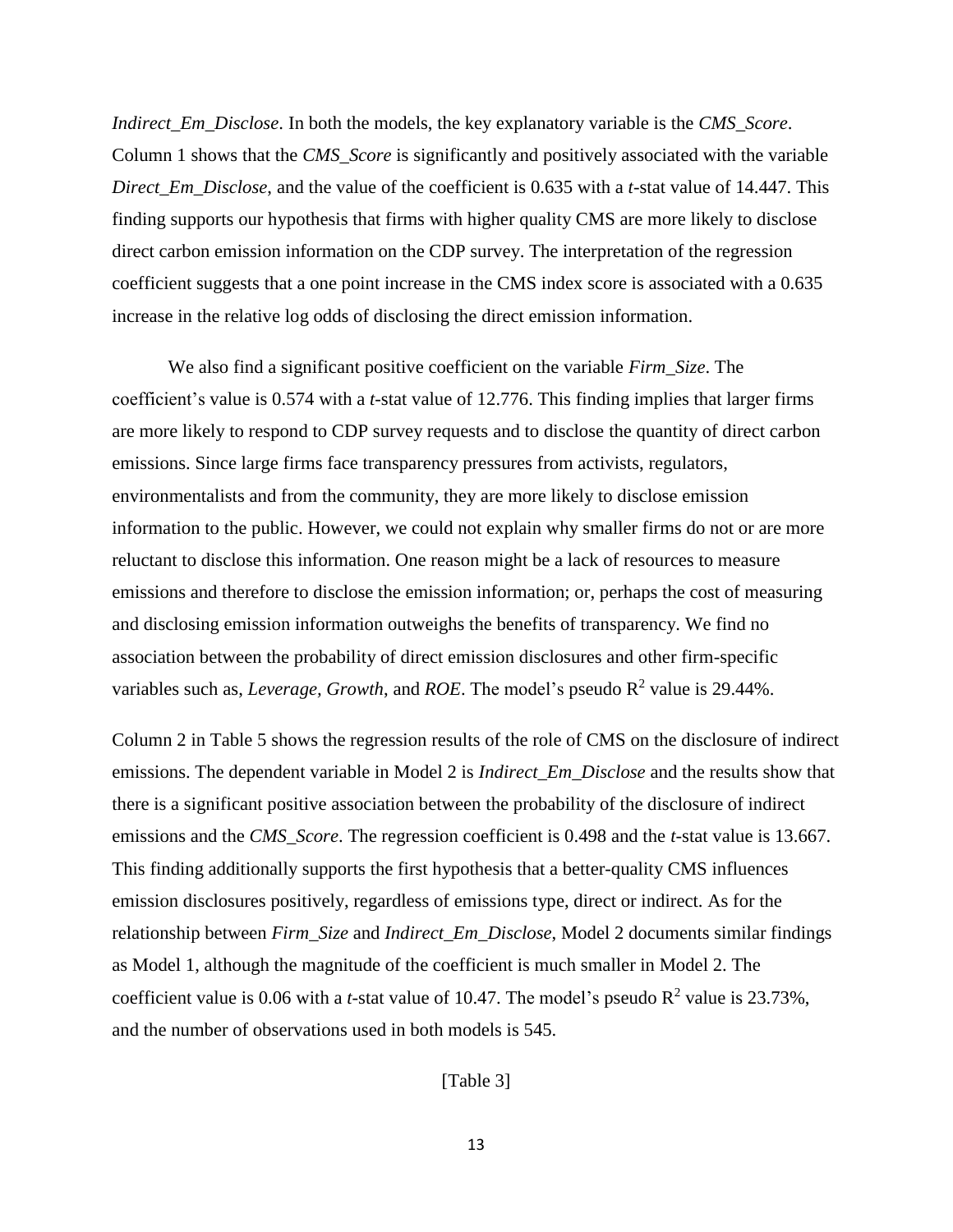#### **Additional Analysis**

We conduct additional analysis to check why the CMS\_Score should positively affect the disclosures. If an improvement of the existing CMS brings direct benefits to the firms in terms of emission reductions, it is more likely that firms will disclose the positive information to create clean corporate image. To test this assumption, we examine how the changes in CMS\_Score affect the quantity of carbon emissions. Table 4 shows the results of the multiple regressions of the relationship between the changes in the CMS Score ( $\Delta$  CMS Score) and the changes in the direct carbon emission ( $\Delta$  Direct Emission). Column 1 shows that if there are positive changes in the CMS\_Score, the changes in direct emissions are negative, which means that the improvement in the CMS\_Score benefits the firms, which results in reduced carbon emissions. Reduction in direct emissions will influence the firms to disclose and share the information with all stakeholders. In column 2 of Table 4, we also control for the lag year's CMS\_Score, to check if the result holds in case a firm's prior CMS responses has any influence on carbon reduction. We find that even after controlling the Lag\_CMS\_Score, the results are consistent with the findings in column 1. The adjusted  $\mathbb{R}^2$  in column 2 is 3.04% and the number of observations used in this model is 296.

[Table 4]

#### **Conclusion**

In this paper, we explore the effectiveness of a newly emerging corporate strategy, the CMS, and its role in carbon disclosures. By using the Carbon Disclosure Project's survey information for 2012 to 2015, we construct a novel index to measure the quality of CMS for U.S. firms. We find that firms with an effective CMS are more likely to disclose their carbon emission information than the firms with less effective or no CMS.

Corporate stance on CMS ranges from reactive strategies, such as participating in carbon offset programs, to more proactive strategies, such as innovative improvements to products and processes with a goal of carbon neutrality. In terms of disclosure, firms that provide more information have better outcomes in terms of corporate governance, firm's environmental legitimacy and impression management. Companies also choose to disclose information about their environmental performance in response to stakeholder pressures. Our findings are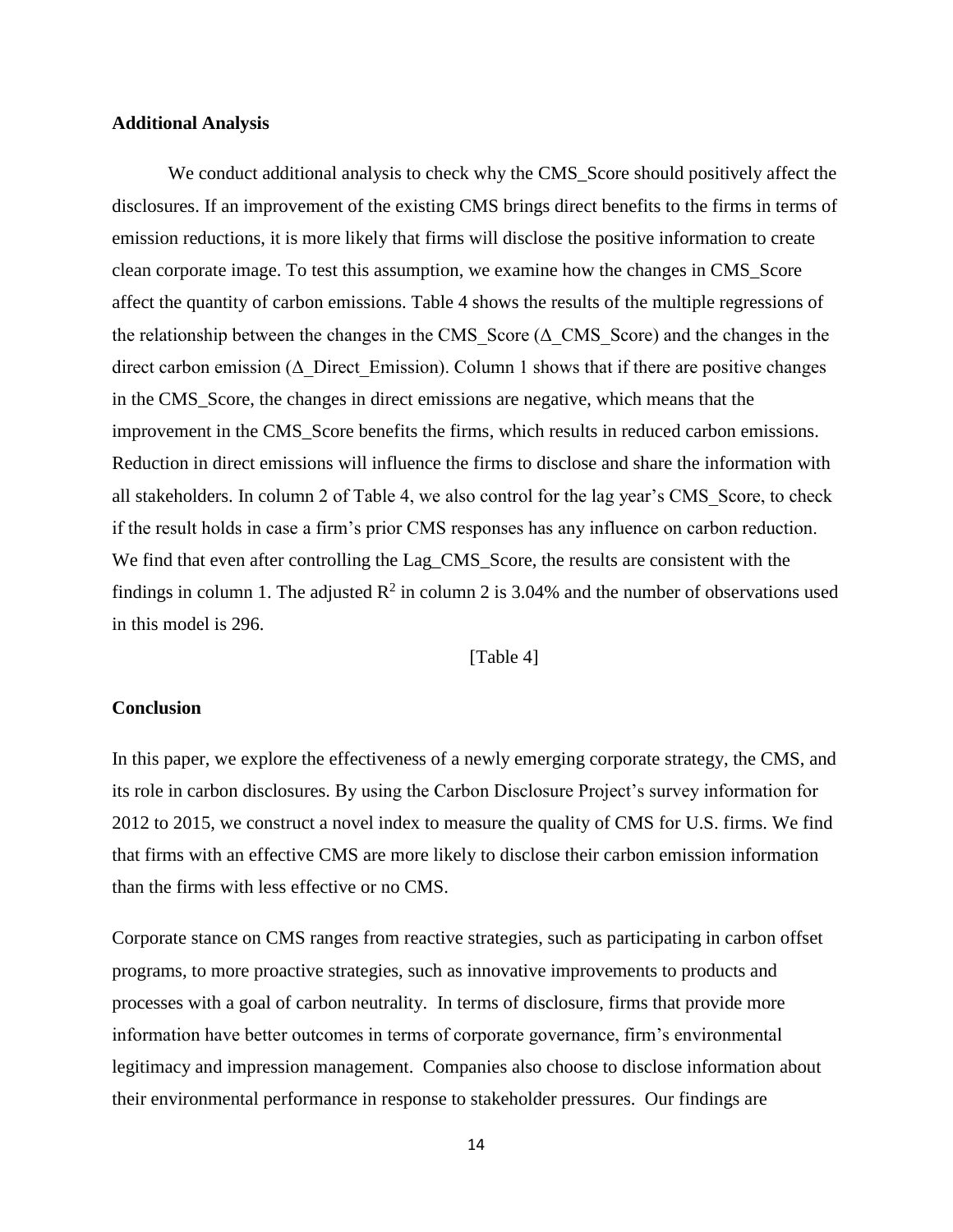important to the investors, managers, and regulators, as the results document the direct benefits, demands, and effectiveness of the CMS. We believe, our study is significant in the context of global warming and carbon emissions as the findings of our study will be of interest to corporate executives and policy makers. Reflecting the growing attention that environmentalists pay to the issue of climate change, we respond to the call for an inquiry and theoretical understanding and the needs for an effective CMS. The study also extends carbon emission literature as this study is one of the first, to the best of our knowledge, to document CMS as a determinant of carbon disclosure, an effect incremental to previously documented drivers of environmental disclosure. We also develop a novel index to measure the strength of a firm's CMS and reinforce the supports for its positive impacts on voluntary disclosures.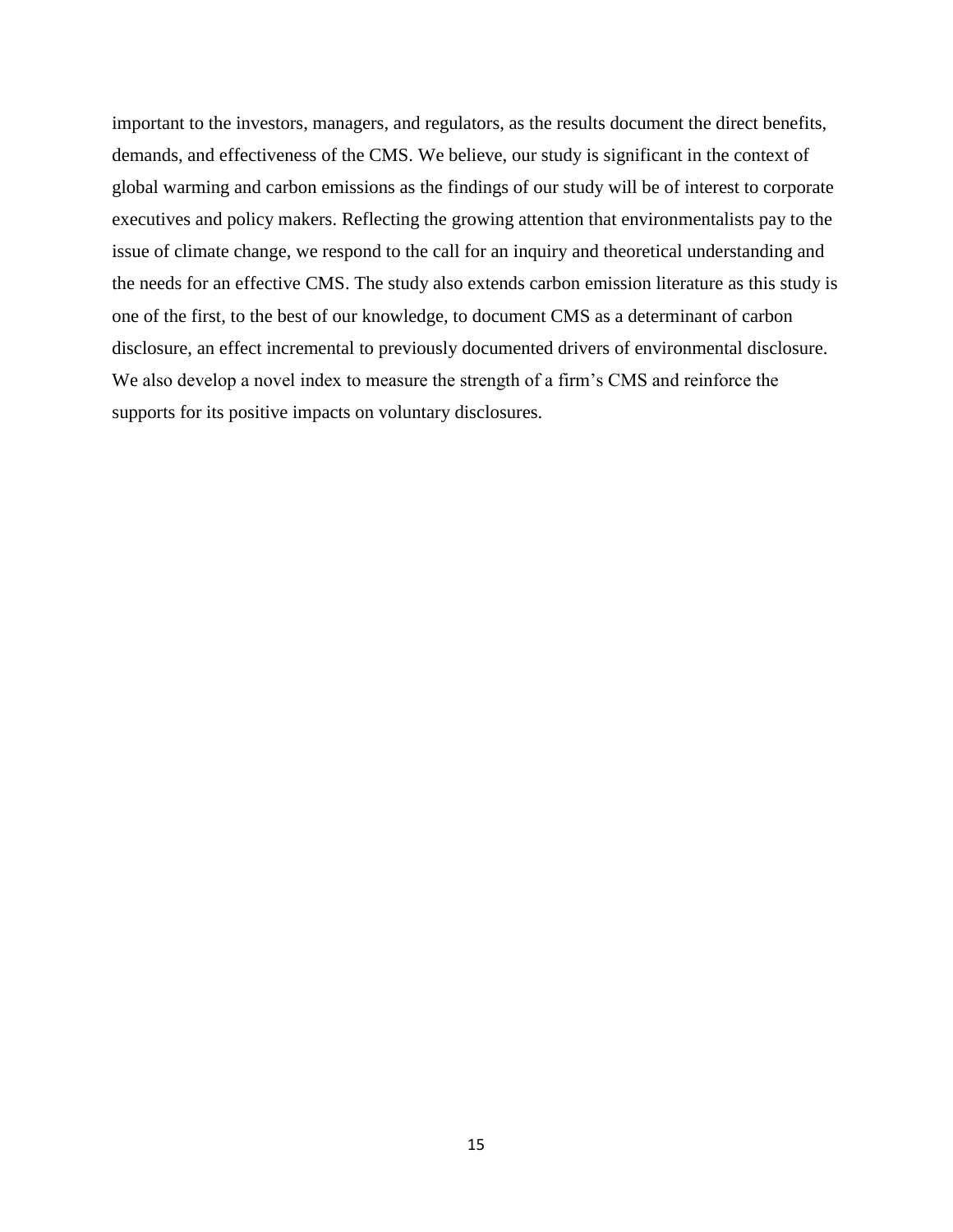#### **References**

Benites-Lazaro, L.L. and Mello-Théry, N.A. 2017. CSR as a legitimatizing tool in carbon market: Evidence from Latin America's Clean Development Mechanism. Journal of Cleaner Production, **149:** 218-226.

CDP. 2010. The carbon management strategic priority – leading firms reap cost savings, risk mitigation and revenue rewards, accessed online at:

[http://www.igcc.org.au/Resources/Documents/cdp-carbon-management-strategic-priority](http://www.igcc.org.au/Resources/Documents/cdp-carbon-management-strategic-priority-report.pdf)[report.pdf](http://www.igcc.org.au/Resources/Documents/cdp-carbon-management-strategic-priority-report.pdf)

CDP. 2017. About us, accessed online at:<https://www.cdp.net/en/info/about-us>

Comyns, B. 2016. Determinants of GHG reporting: an analysis of global oil and gas companies. Journal of Business Ethics, **136(2)**: 349-369.

Cormier, D., and Magnan, M. 1999. Corporate environmental disclosure strategies: determinants, costs and benefits. Journal of Accounting, Auditing & Finance, **14 (4).**

Depoers, F., Jeanjean, T., and Jerome, T. 2016. Voluntary disclosure of greenhouse gas emissions: contrasting the carbon disclosure project and corporate reports. Journal of Business Ethics, **134(3):** 445-461.

Dhaliwal, D. S., Tsang, O. Z. Li, A. and Yang, Y. G. 2011. Voluntary nonfinancial disclosure and the cost of equity capital: The initiation of corporate social responsibility reporting. Accounting Review. **86 (1):** 59–100.

Doda, B., Gennaioli, C., Gouldson, A., Grover, D. and Sullivan, R. 2016. Are corporate carbon management practices reducing corporate carbon emissions? Corporate Social Responsibility and Environmental Management, **23(5):** 257-270.

EPA. 2017. Sources of Greenhouse Gases, accessed online at: https://www.epa.gov/ghgemissions/sources-greenhouse-gas-emissions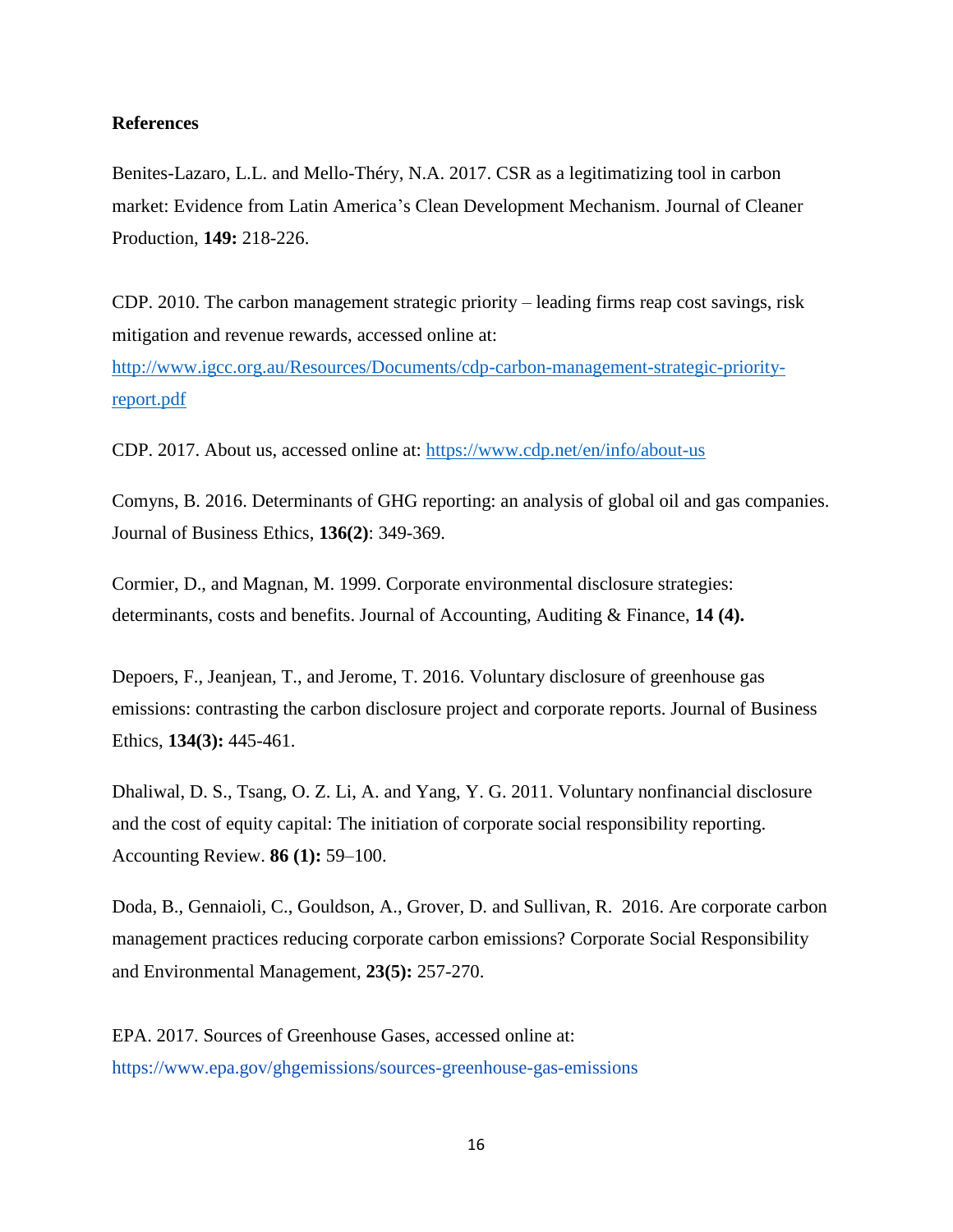Eleftheriadis, I. M. and Evgenia G. A. 2015. Relationship between Corporate Climate Change Disclosures and Firm Factors. Business Strategy and the Environment **24**, 780–789. GHG. 2017. Frequently asked questions, accessed online at: http://www.ghgprotocol.org/calculation- tools/faq

Giannarakis, G., Konteos, G., Sariannidis, N., and Chaitidis, G. 2017. The relation between voluntary carbon disclosure and environmental performance. International Journal of Law and Management, **59(6):** 784-803.

GRI. 2017. About GRI, accessed online at: https://www.globalreporting.org/Information/aboutgri/Pages/default.aspx

Grossman, S. 1981. The role of warranties and private disclosure about product quality. Journal of Law and Economics, **24(3):** 146-183.

Ioannou, I., Xin Li, S., and Serafeim, G. 2016. The effect of target difficulty on target completion: the case of reducing carbon emissions. Accounting Review, **91(5):** 1467-1492.

Kolk, A. and Pinkse, J. 2005. Business responses to climate change: Identifying emergent strategies, California Management Review, **47:** 6-20.

Kolk, A. and Pinkse, J. 2007. Towards strategic stakeholder management? Integrating perspectives on sustainability challenges such as corporate responses to climate change, Corporate Governance, **7(4):** 370-378.

Kolk, A., Levy, D., and Pinsky, J. 2008. Corporate Responses in an emerging climate regime: the institutionalization and commensuration of carbon disclosure. European Accounting Review, **17(4):** 719-745.

Lee, S. 2012. Corporate carbon strategies in responding to climate change, Business Strategy and the Environment, **21(1):** 33-48.

Lewis, B., Walls, J. L., & Dowell, G. W. S. et. al. 2014. Difference in Degrees: CEO Characteristics and Firm Environmental Disclosure. Strategic Management Journal, **35(5)**: 712–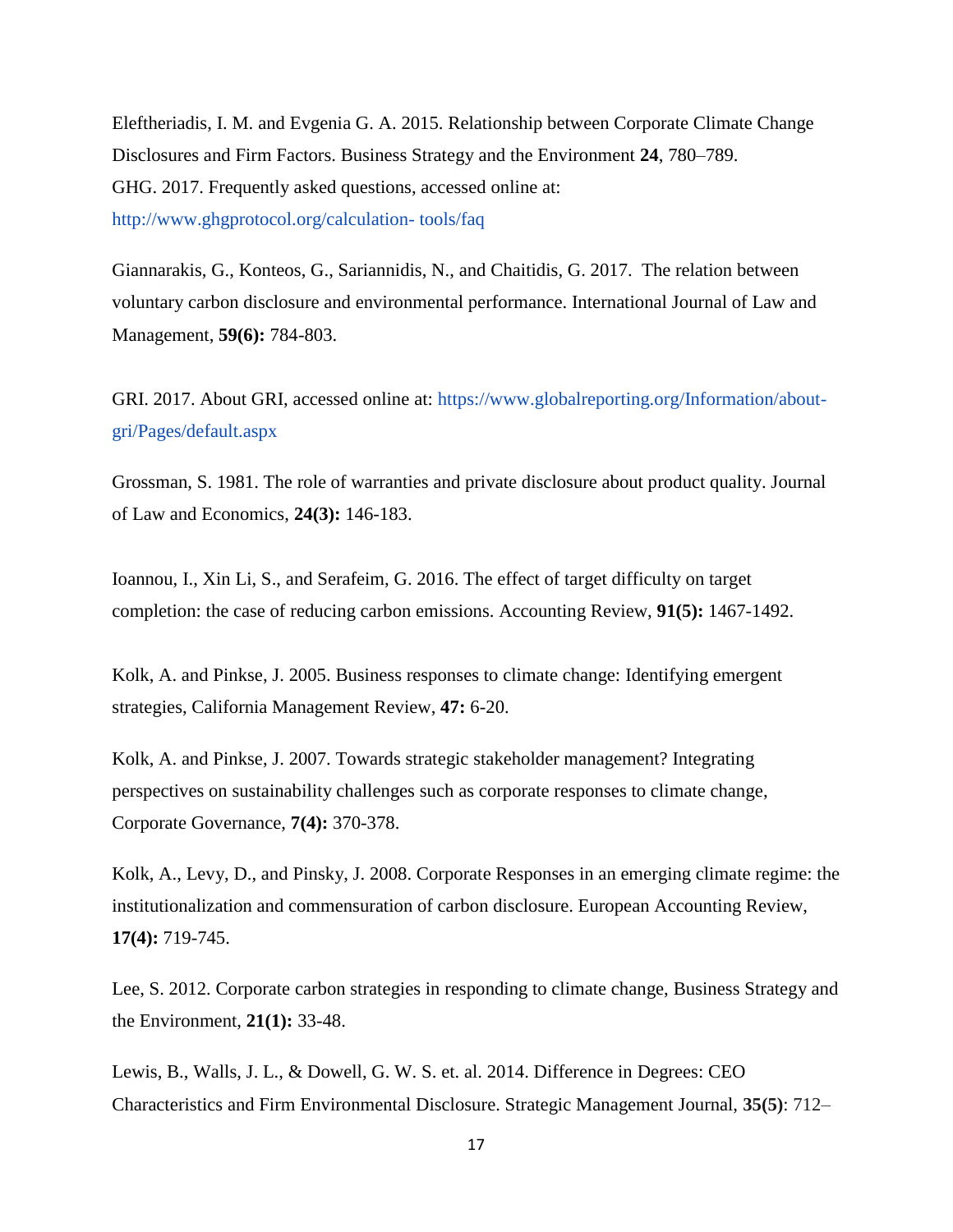722.

Liao, L., L. Luo, and Q. Tang. 2015. Gender diversity, board independence, environmental committee and greenhouse gas disclosure. The British Accounting Review, **47(4**), 409-424.

Luo, L. and Tang, Q. 2016a. Does National Culture Influence Corporate Carbon Disclosure Propensity? Journal of International Accounting Research, **15(1)**: 17-47 DOI: 10.2308/jiar-51131.

Luo, L. and Tang Q. 2016b. Carbon tax, corporate carbon profile and financial return. Pacific Accounting Review, **16(3):** 351-373.

Matsioff, D., Douglas, N., and O'Brien, J. 2013. Convergence in Environmental Reporting: Assessing the Carbon Disclosure Project, Business Strategy and the Environment, **22(5):** 285- 305.

Matsumura, E. M., Prakash, R., & Vera-Munoz, S. C. 2014. Firm- value effects of carbon emissions and carbon disclosures. The Accounting Review, **89(2):** 695–724.

Milgrom, P. R. 1981. Good news and bad news: Representation theorems and applications. Bell Journal of Economics (Autumn): 380–391.

Plummer, L. and McGoogan, C. 2017. 11 terrifying climate change facts, Wired, accessed online at:<http://www.wired.co.uk/article/climate-change-facts>

Stanny, E. and Ely, K. 2008. Corporate environmental disclosures about the effects of climate change. Corporate Social Responsibility and Environmental Management, **15**: 338–348. doi:10.1002/csr.175

Walid, B-A and McIlkenny, P. 2015. Board Effectiveness and the Voluntary Disclosure of Climate Change Information, Business Strategy and the Environment, **24**: 704–719.

Walid, Be-A, Chang, M., and McIlkenny, P. 2017. Board Gender Diversity and Corporate Responses to Sustainability Initiative: Evidence from the Carbon Disclosure Project, Journal of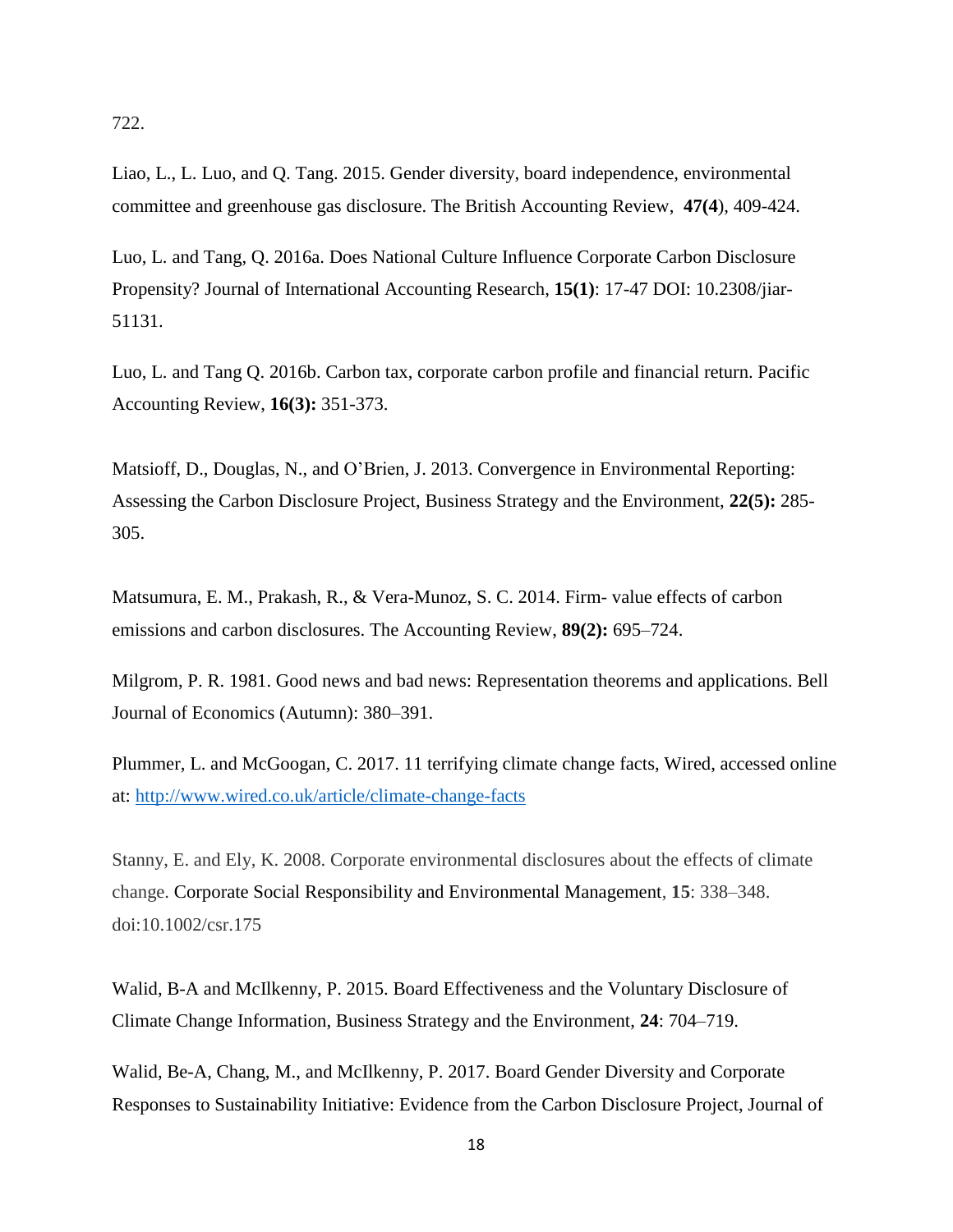Business Ethics, **142(2**): 369-383.

Wegener, M., Elayan, F., Felton, S., and Li, J. 2013. Factors Influencing Corporate Environmental Disclosures. Accounting Perspectives, **12(1):** 53-73.

Weinhofer, G. and Hoffmann, V. 2010. Mitigating climate change – how do corporate strategies differ? Business Strategy and the Environment, **19(2):** 77-89.

WMO Greenhouse Gas Bulletin, 2016. Accessed online at: https://public.wmo.int/en/resources/library/wmo-greenhouse-gas-bulletin

Winn, M.L. and Angell, L.C. 2000. Towards a process model of corporate greening, Organization Studies, **21(6):** 1119-1147.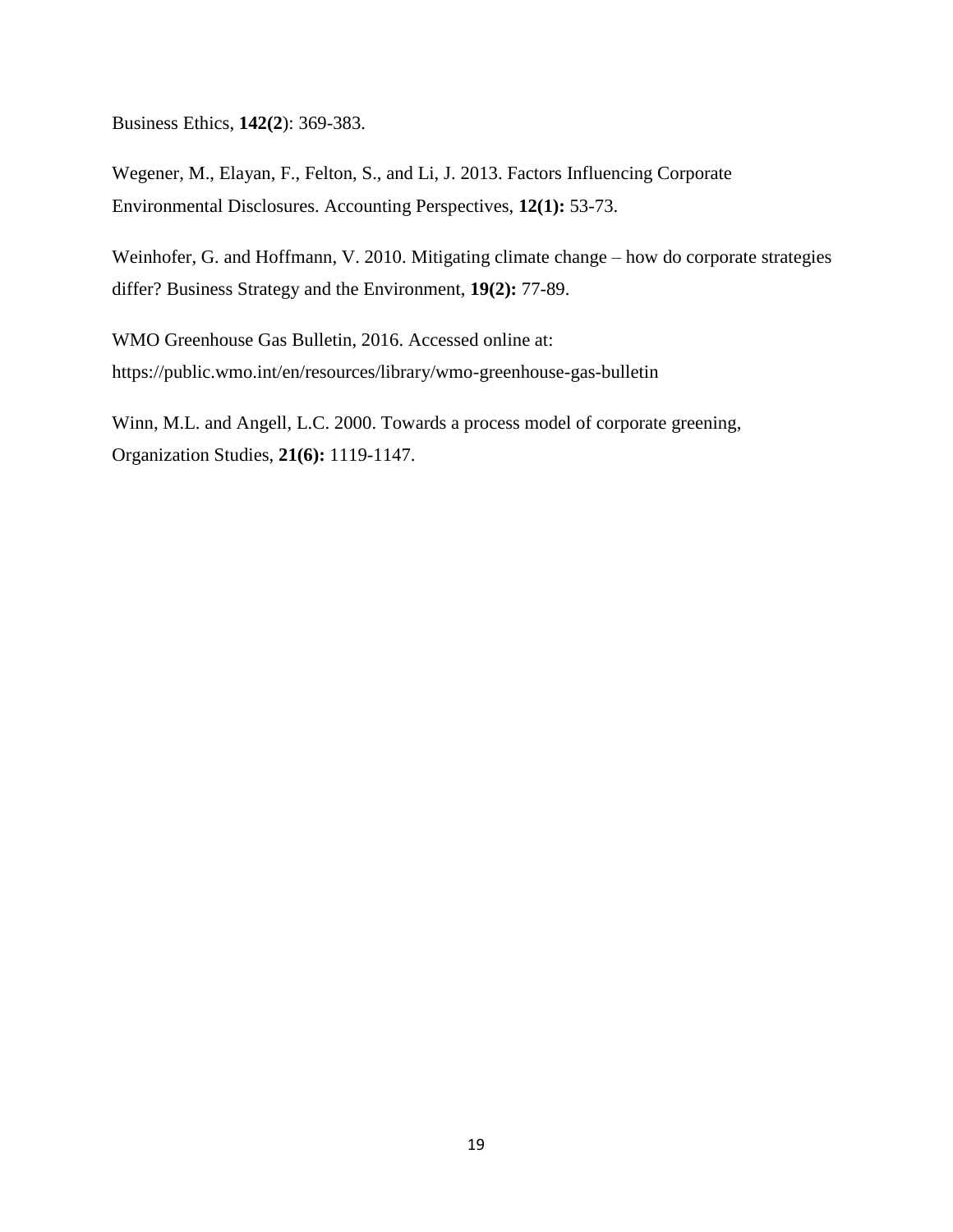| <b>Variable</b>            | N   | <b>Mean</b> | <b>Std. Dev</b> | Lower<br>Quartile | <b>Median</b> | <b>Upper</b><br>Quartile |
|----------------------------|-----|-------------|-----------------|-------------------|---------------|--------------------------|
| Direct_Emission_Disclose   | 545 | 0.927       | 0.261           |                   |               | 1                        |
| Indirect_Emission_Disclose | 545 | 0.677       | 0.468           | $\boldsymbol{0}$  | $\mathbf{1}$  | $\mathbf{1}$             |
| Direct Emission            | 505 | 1221.460    | 25030.450       | 2.569             | 10.529        | 55.540                   |
| Indirect_Emission          | 369 | 44.014      | 80.300          | 7.651             | 19.980        | 45.428                   |
| CMS Score                  | 545 | 8.655       | 3.068           | 8                 | 10            | 11                       |
| Firm Size                  | 545 | 9.335       | 1.879           | 8.297             | 9.310         | 10.505                   |
| Leverage                   | 545 | 0.245       | 0.147           | 0.142             | 0.234         | 0.330                    |
| Growth                     | 545 | 4.571       | 35.005          | 1.767             | 2.906         | 4.709                    |
| <b>ROE</b>                 | 545 | 0.195       | 1.522           | 0.079             | 0.145         | 0.235                    |

# **Table 1 Descriptive Statistics**

# This table presents the descriptive statistics of the key variables used in this study. The final sample consists of 545 firm-years observations from 2012 to 2015. The sample is restricted to U.S. public firms. CDP started collecting data from companies in the year 2002. However, in 2011, CDP incorporated a major change in the survey methodology. Hence, we discarded the data prior to 2011 and included the results from the time period 2012-16 in order to have a consistent dataset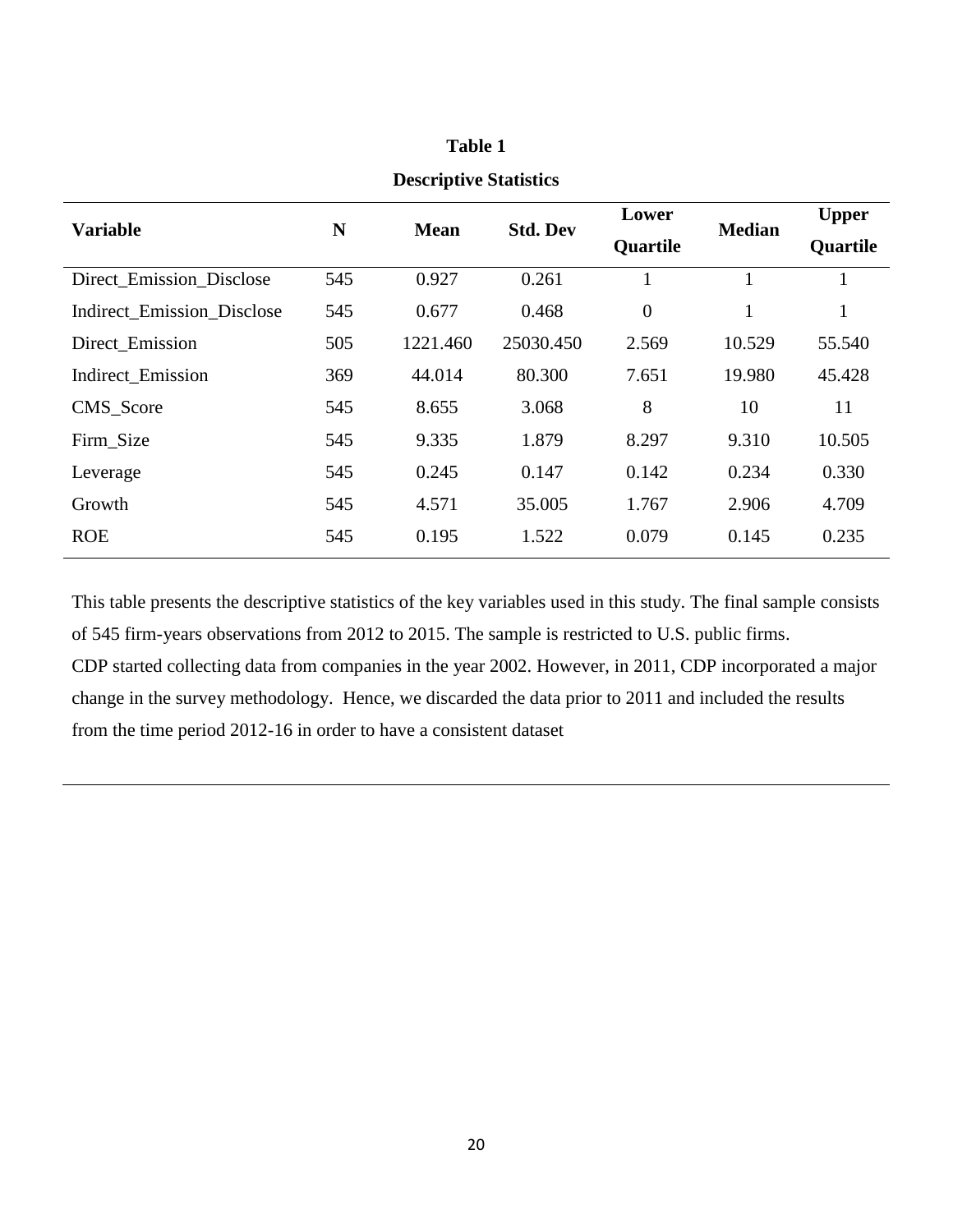### **Table 2**

| <b>Variables</b>  | <b>Direct</b>   | Indirect        | <b>CMS</b>   | <b>Firm Size</b> | Leverage | Growth     | <b>ROE</b> |
|-------------------|-----------------|-----------------|--------------|------------------|----------|------------|------------|
|                   | <b>Emission</b> | <b>Emission</b> | <b>Score</b> |                  |          |            |            |
| Indirect_Emission | $0.111**$       |                 |              |                  |          |            |            |
| CMS Score         | 0.016           | 0.001           |              |                  |          |            |            |
| Firm Size         | $-0.297***$     | $-0.229***$     | $0.397***$   |                  |          |            |            |
| Leverage          | $-0.077*$       | 0.064           | $0.149***$   | 0.049            |          |            |            |
| Growth            | $-0.006$        | $-0.012$        | $-0.023$     | $-0.027$         | 0.044    |            |            |
| <b>ROE</b>        | $-0.004$        | $-0.014$        | $-0.005$     | 0.009            | 0.032    | $0.142***$ |            |

### **Correlation Matrix**

This table presents the Pearson correlation coefficients among the key variables used in this study. The final sample consists of 545 firm-years observations from 2012 to 2015. The sample is restricted to U.S. public firms. \*\*\*, \*\*, and \* indicates the statistical significance of the correlations among the variables at the 0.01, 0.05, and 0.10 levels, respectively, based on a two-tailed test.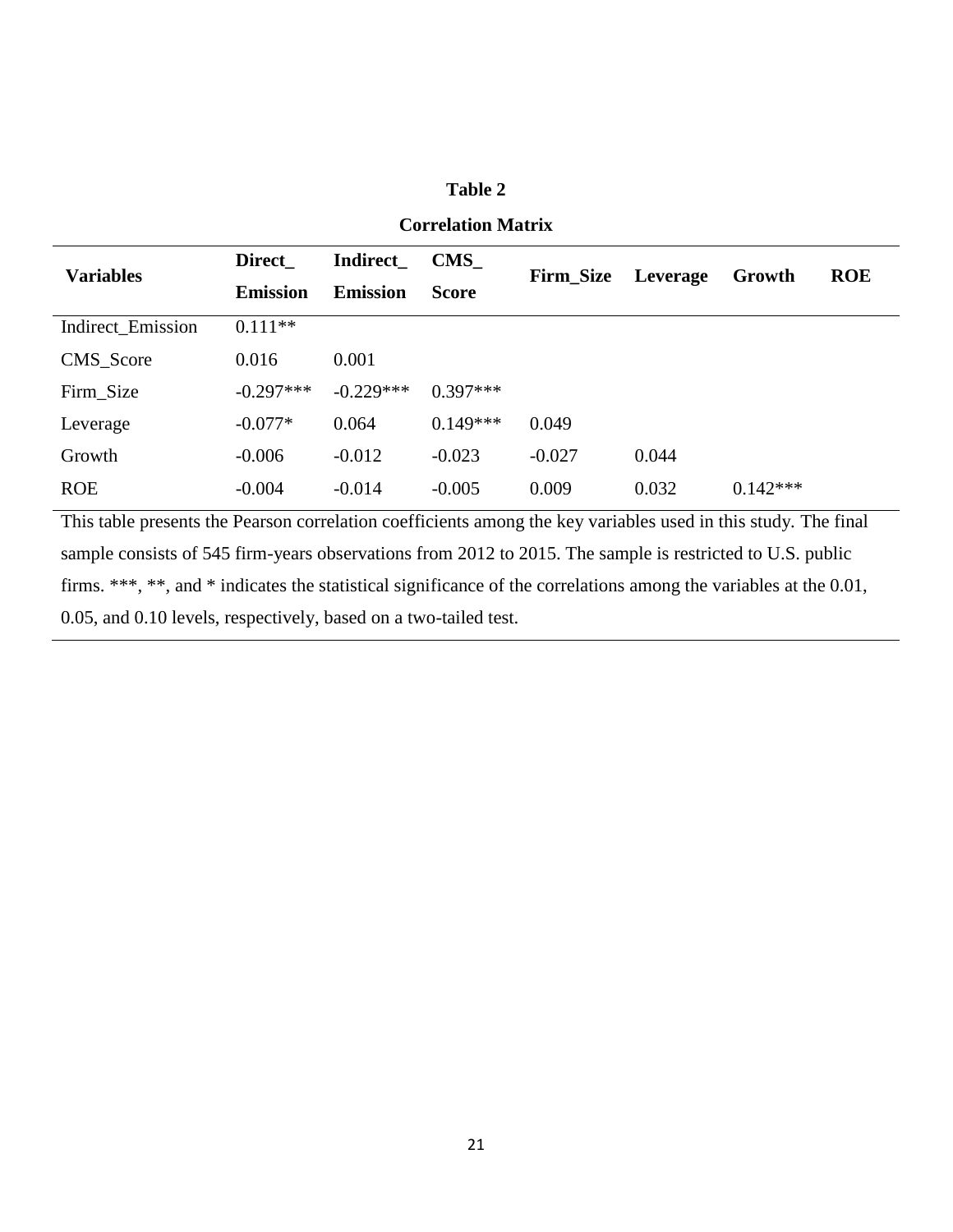### **Table 3**

|                              | <b>Dependent Variable =</b>     | <b>Dependent Variable =</b>       |  |
|------------------------------|---------------------------------|-----------------------------------|--|
| <b>Variables</b>             | <b>Direct_Emission_Disclose</b> | <b>Indirect_Emission_Disclose</b> |  |
|                              | $-5.201***$                     | $-0.510***$                       |  |
| Intercept                    | (6.215)                         | (7.071)                           |  |
| CMS_Score                    | $0.635***$                      | $0.498***$                        |  |
|                              | (14.447)                        | (13.667)                          |  |
|                              | $0.574***$                      | $0.060***$                        |  |
| Firm_Size                    | (12.776)                        | (10.47)                           |  |
|                              | $-1.045$                        | $-1.006$                          |  |
| Leverage                     | (0.307)                         | (0.408)                           |  |
| Growth                       | $-0.011$                        | 0.007                             |  |
|                              | (0.246)                         | (0.105)                           |  |
| <b>ROE</b>                   | 0.226                           | $-0.108$                          |  |
|                              | (0.257)                         | (0.065)                           |  |
| <b>Industry Fixed-Effect</b> | Yes                             | Yes                               |  |
| Year Fixed Effect            | Yes                             | Yes                               |  |
| Pseudo $R^2$                 | 29.44%                          | 23.73%                            |  |
| N                            | 545                             | 545                               |  |

**Role of CMS on the Disclosure of Direct and Indirect Emissions**

This table presents the results of logistic regressions of CMS and firm-specific factors on the probability of disclosures of both direct and indirect emissions. The sample consists of 545 firm-year observations from 2012 to 2015. The sample is restricted to U.S. public firms. The \*\*\*, \*\*, and \* indicate the statistical significance of the regression coefficients at 0.01, 0.05, and 0.10 levels, respectively, based on a twotailed test. The Wald Chi-Square statistics are within the parentheses below the regression coefficients. The models include industry and year fixed-effects. To conserve space, the table does not report the coefficient estimates for industry and year dummies. Definitions of the variables are given in Appendix A. Detailed construction of the CMS Index Score is given in Appendix B.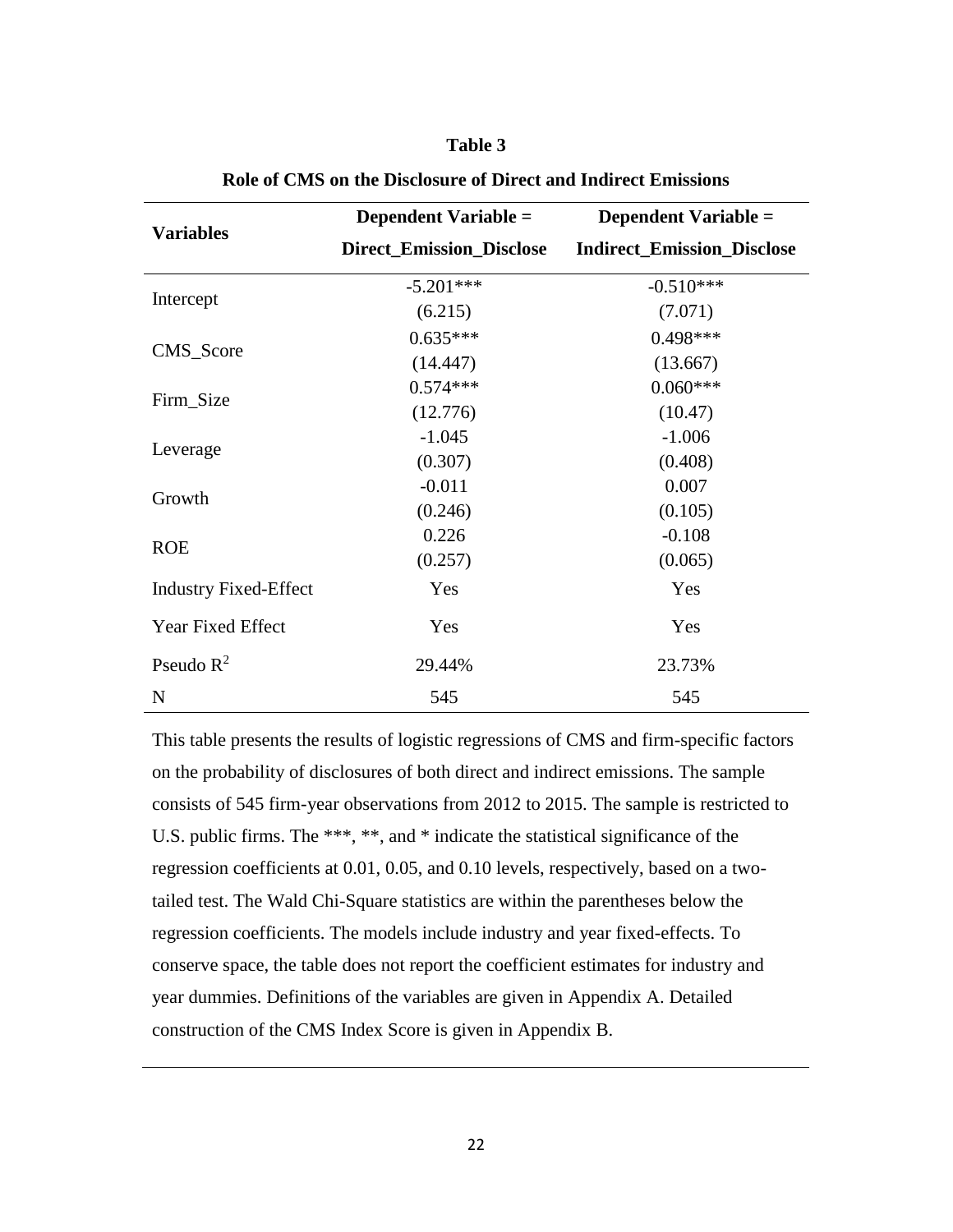| <b>Variables</b>      | Dependent Variable = $\Delta$ Direct Emission |            |  |  |
|-----------------------|-----------------------------------------------|------------|--|--|
|                       | (1)                                           | (2)        |  |  |
|                       | 1.700***                                      | $1.773***$ |  |  |
| Intercept             | (3.19)                                        | (2.82)     |  |  |
|                       | $-0.146**$                                    | $-0.152*$  |  |  |
| $\triangle$ CMS_Score | $(-1.98)$                                     | $(-1.84)$  |  |  |
| Lag_CMS_Score         |                                               | $-0.022$   |  |  |
|                       |                                               | $(-0.28)$  |  |  |
| Firm_Size             | $-0.159*$                                     | $-0.150*$  |  |  |
|                       | $(-1.66)$                                     | $(-1.65)$  |  |  |
|                       | 0.436                                         | 0.502      |  |  |
| Leverage              | (0.39)                                        | (0.44)     |  |  |
| Growth                | $-0.001$                                      | $-0.001$   |  |  |
|                       | $(-0.15)$                                     | $(-0.05)$  |  |  |
| <b>ROE</b>            | 0.016                                         | 0.012      |  |  |
|                       | (0.04)                                        | (0.03)     |  |  |
| Year Fixed Effect     | Yes                                           | Yes        |  |  |
| Adjusted $R^2$        | 3.82%                                         | 3.04%      |  |  |
| $\mathbf N$           | 296                                           | 296        |  |  |

**Table 4 Role of CMS on Direct Carbon Emissions**

This table presents the results of the multiple regressions of the effects of changes in CMS on the changes in direct amount of corporate carbon emissions. The sample consists of 545 firmyear observations for 2012 to 2015. The sample consists of 545 firm-years observations for the period 2012 to 2015. The sample is restricted to the U.S. public firms. The \*\*\*, \*\*, and \* indicate the statistical significance of the regression coefficients at 0.01, 0.05, and 0.10 levels, respectively, based on a two-tailed test. The t-statistics are within the parentheses below the regression coefficients. The models include industry and year fixed-effects. To conserve space, the table does not report the coefficient estimates for the industry and year dummies. Definitions of the variables are given in Appendix A. The detailed construction of the CMS Index Score in given in Appendix B.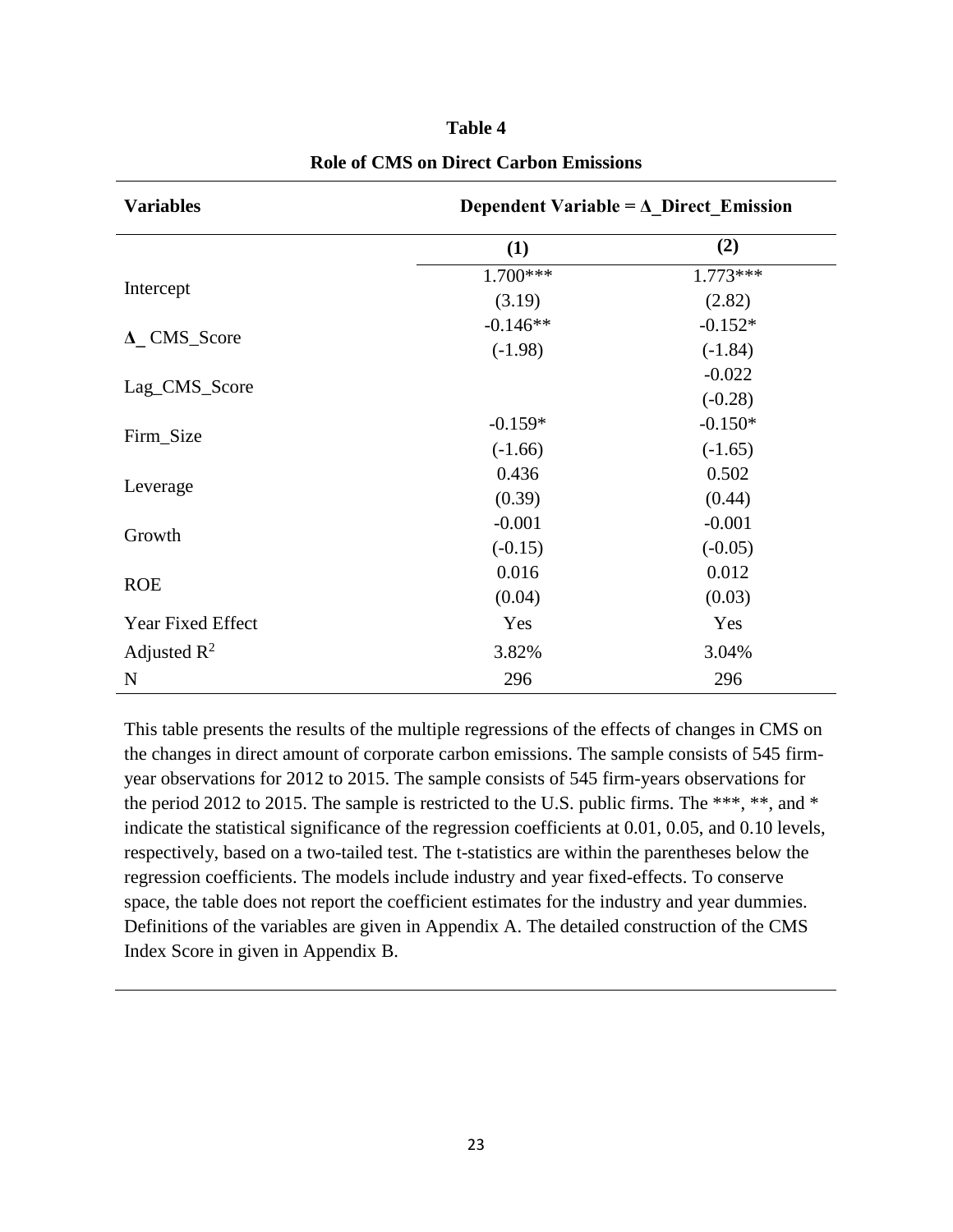## **Figure 1**

The Relationship between Carbon Management Strategy (CMS) and Emissions Disclosures.

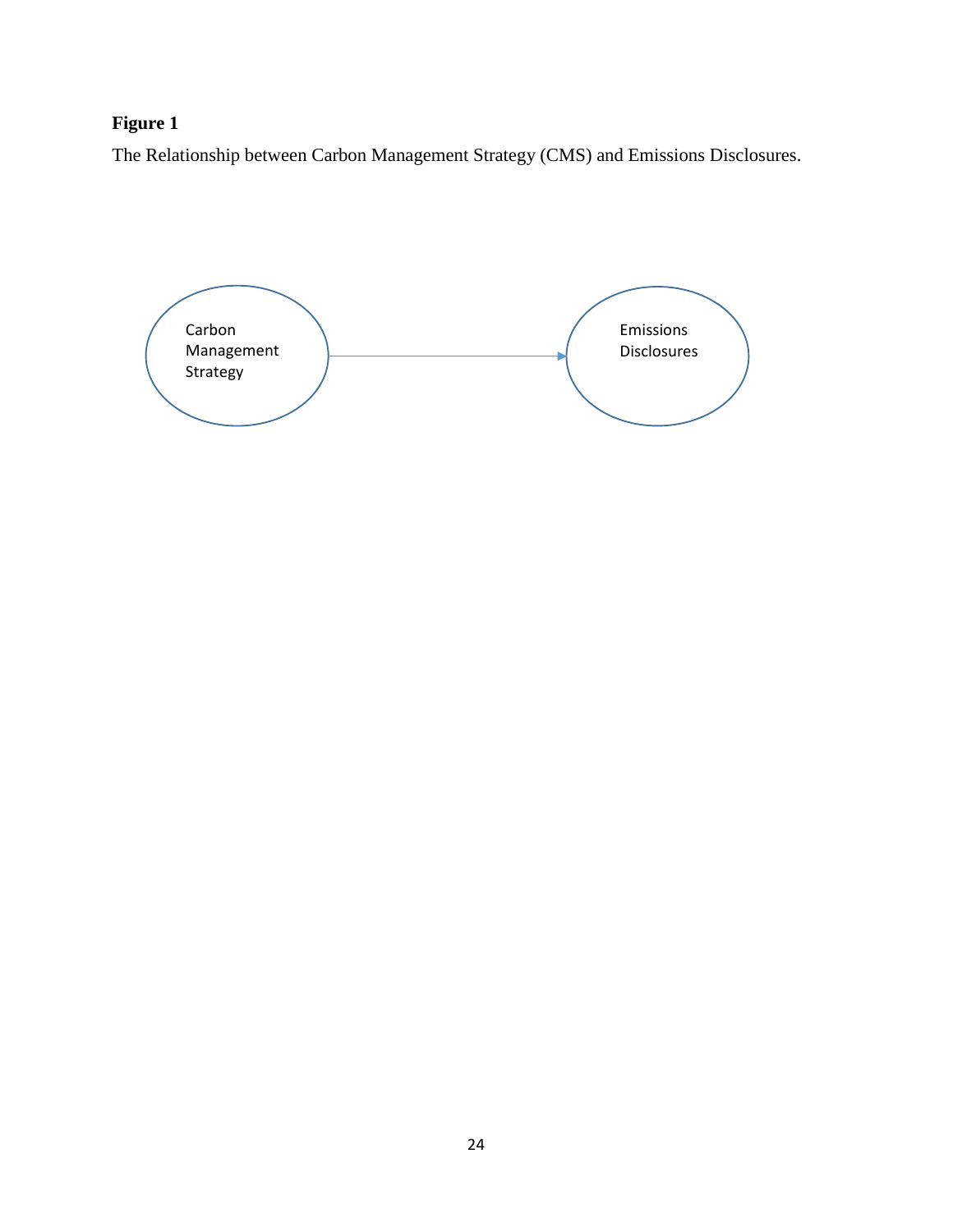# **Appendix A CMS Index Score Calculation**

The CMS Index Score is based on the responses to the following 12 questions in the CDP's Climate Change Information Request Survey. The questionnaire covers six major areas related to an effective CMS: corporate governance, business strategy, emission reduction target and initiatives, communication and disclosure of emission information in other reports, climate change risks, and climate change opportunities in business operations. The scoring criteria for the CMS Index are given next to each question.

| <b>CMS</b> Areas | Questionnaire                                                                                                                             | <b>Index Score</b>                                                                                                     |
|------------------|-------------------------------------------------------------------------------------------------------------------------------------------|------------------------------------------------------------------------------------------------------------------------|
| Governance       | Where is the highest level of direct<br>responsibility for climate change within your<br>company?                                         | If any specific position $= 1$<br>No individual or committee<br>with overall responsibility $= 0$<br>No response $= 0$ |
|                  | Do you provide incentives for the<br>management of climate change issues,<br>including the attainment of targets?                         | $Yes = 1$<br>$No = 0$<br>No response $= 0$                                                                             |
| <b>Strategy</b>  | Please select the option that best describes<br>your risk management procedures with regard<br>to climate change risks and opportunities. | If any specific option $= 1$<br>No documented processes $= 0$<br>No response $= 0$                                     |
|                  | Is climate change integrated into your<br>business strategy?                                                                              | $Yes = 1$<br>$No = 0$<br>No response $= 0$                                                                             |
|                  | Please describe the process and outcomes.                                                                                                 | If any explanation $= 1$<br>No response $= 0$                                                                          |